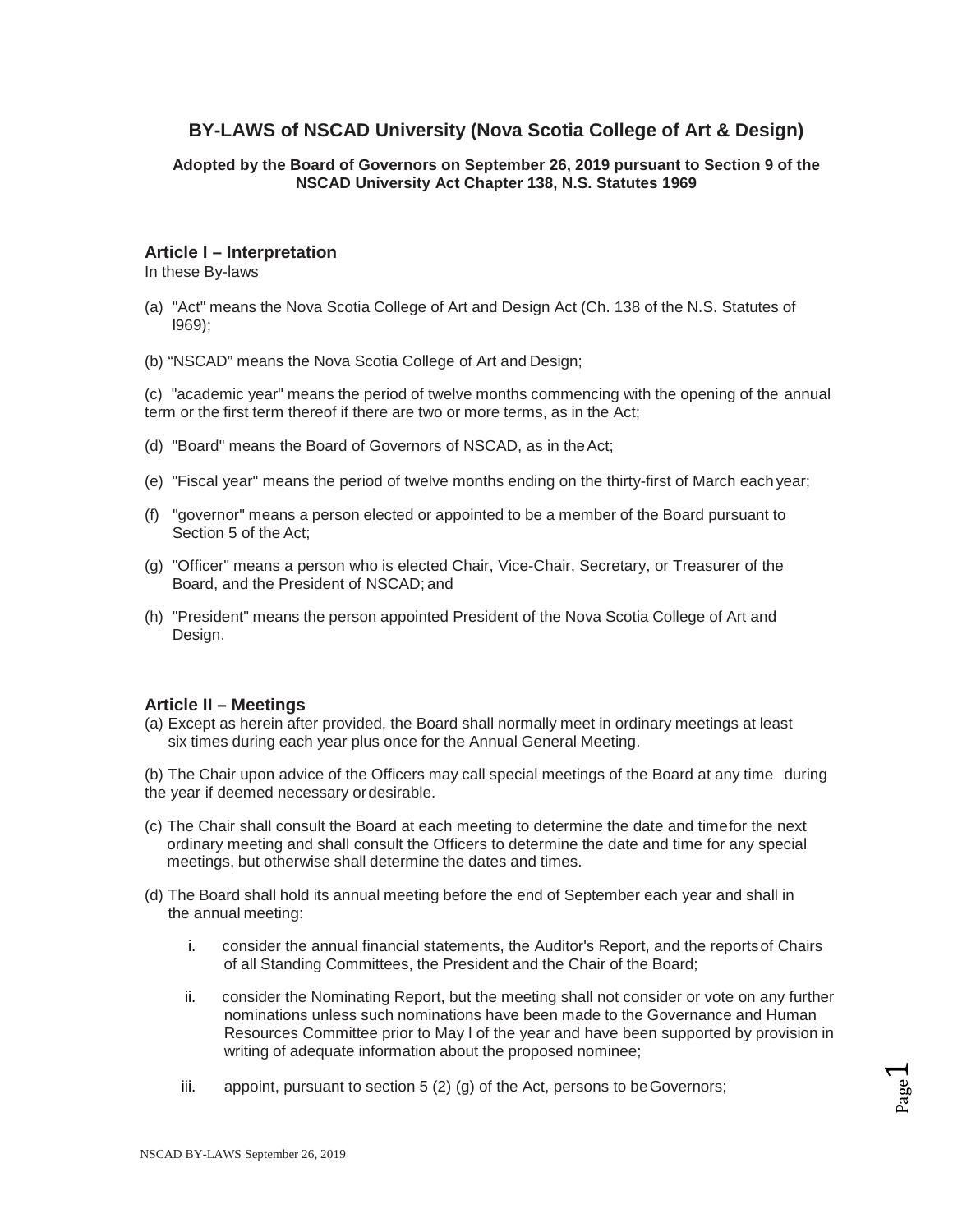- iv. elect and appoint Chair, Vice-Chair, Secretary, Treasurer, and Chair of all standing committees;
- v. appoint as Honorary Counsel, if deemed desirable, a Governor who is a barrister-at- law;
- vi. appoint an auditor; and
- vii. consider other appropriate matters.
- (e) If the Chair and the Vice-Chair decide that a special meeting of the Board to consider a stated matter or stated matters is in the best interest of NSCAD or if three governor's request a special meeting of the Board, to consider a stated matter or stated matters, the Chair or Vice-Chair shall convene a special meeting within fourteen (14) days of such determination or request. Notice of such meetings shall include full information of such stated matter or matters and any motion or motions to be made.
- (f) The Secretary shall send or cause to be sent written notices of a meeting seven (7) cleardays in advance of the meeting.
- (g) Nine governors, including at least one officer, shall constitute a quorum of the Board.
- (h) The Board may delegate any of its powers to the Governance & Human Resources Committee for a limited and predeterminedtime.
- (i) If the Board decides that any specific matters be kept confidential within the Board, then each Governor shall treat the said matters as confidential to the Governors only.

### **Article III - Attendance of Governors-at-Large**

- (a) The Secretary shall maintain a record of attendance at Board and Committee meetings of all Governors.
- (b) A Governor-at-Large shall be deemed to have resigned as a Governor and the office *ipso facto*  vacated under any of the following circumstances:
	- i. Refusal to accept appointment to at least one committee of the Board;or
	- ii. Failure to attend in any year, from the Annual Meeting to and including next Annual Meeting, any three meetings comprised of a combination of regularly called Board meetings and of regularly called meetings of committees to which the Governor has been assigned without having obtained prior permission of the Chair of the Board.
- (c) The Secretary shall notify the Board at its next meeting following the learning of any such circumstances as per paragraph (b) hereof with respect to any Governor-at-Large, whereupon the Board, if satisfied, shall declare the vacancy and request the Governance & Human Resources Committee to bring a nomination to the next Board meeting to fill the vacancy.

### **Article IV - Standing Committees**

- (a) There shall be the following Standing Committees of theBoard:
	- i. Governance & Human Resources Committee<br>ii. Audit & Risk Oversight Committee
	- Audit & Risk Oversight Committee
	- iii. Advancement Committee
	- iv. Financial & Physical Resources Committee
- (b) Each Standing Committee may elect a Vice-Chair of the respective Committee.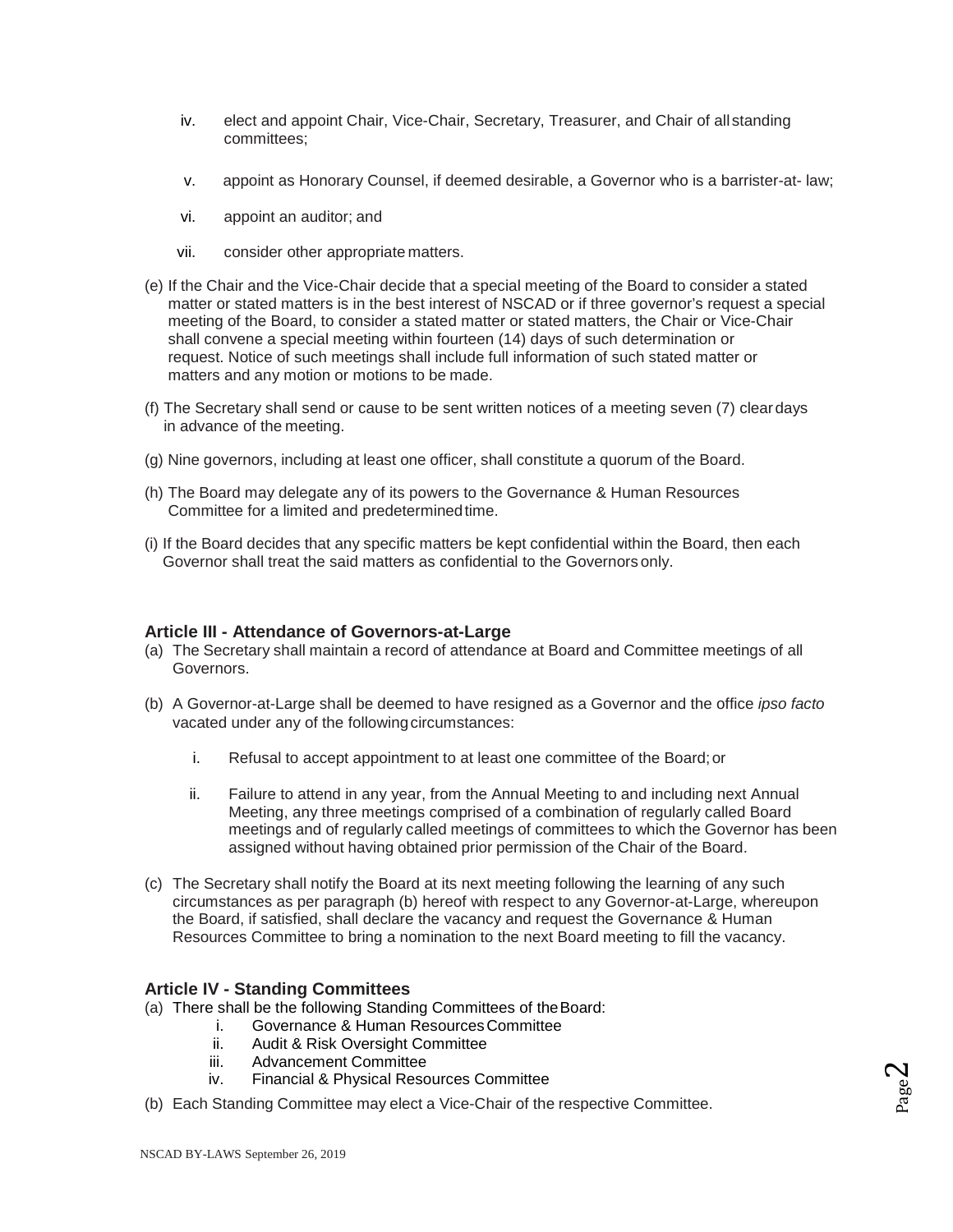# **Article V - Governance & Human Resources Committee**

- 1. The Governance & Human Resources Committee supports the NSCAD Board of Governors in its efforts to continuously improve the effectiveness and efficiency of its governance of NSCAD and in the oversight of NSCAD's management of its humanresources.
	- (a) The Governance & Human Resources Committee shall be constituted as follows:
		- i. the Chair or Vice-Chair of the Board, as decided by the Governance & Human Resources Committee;
		- ii. one other Officer of the Board;
		- iii. one Governor, elected to the Board by the Faculty;
		- iv. three other Governors of the Board; and
		- v. The President who is an *ex officio* member of the Committee but does vote, except for the Nominating Committee sub-committee of the Board, and count in meeting requirements for a quorum.
	- (b) The Chair of the Board may act as Chair of the Governance & Human Resources Committee.
	- (c) A quorum for Committee meetings consists of at least four (4) voting members of the Committee.
	- (d) The Governance & Human Resources Committee shall have the following responsibilities:
		- i. Ensure appropriate governance principles, structures, and procedures are in place to allow the Board to function effectively;
		- ii. Review regularly NSCAD's governance framework and the Board's governance policies and advise the Board regarding: areas of concern, best practices, and recommended changes if any;
		- iii. Review and approve changes to Committee Terms of Reference recommendedby other Board committees before presentation to theBoard;
		- iv. Provide oversight to NSCAD's Code of Conduct and Conflict of Interest Guidelines to ensure they are current and appropriate, and address any issues and concerns;
		- v. Ensure the Board has a good understanding of the entities within Government that participate in the governance of NSCAD (e.g. Responsible Minister/Ministry, Lieutenant Governor in Council, Board of Management, etc.); and
		- vi. Monitor legislation, government policy and /or strategic direction that affects the duties and responsibilities of the Board.
- 2. Board Composition and Succession Planning
	- (a) Consider and recommend to the Board the ideal skills, qualifications, experience and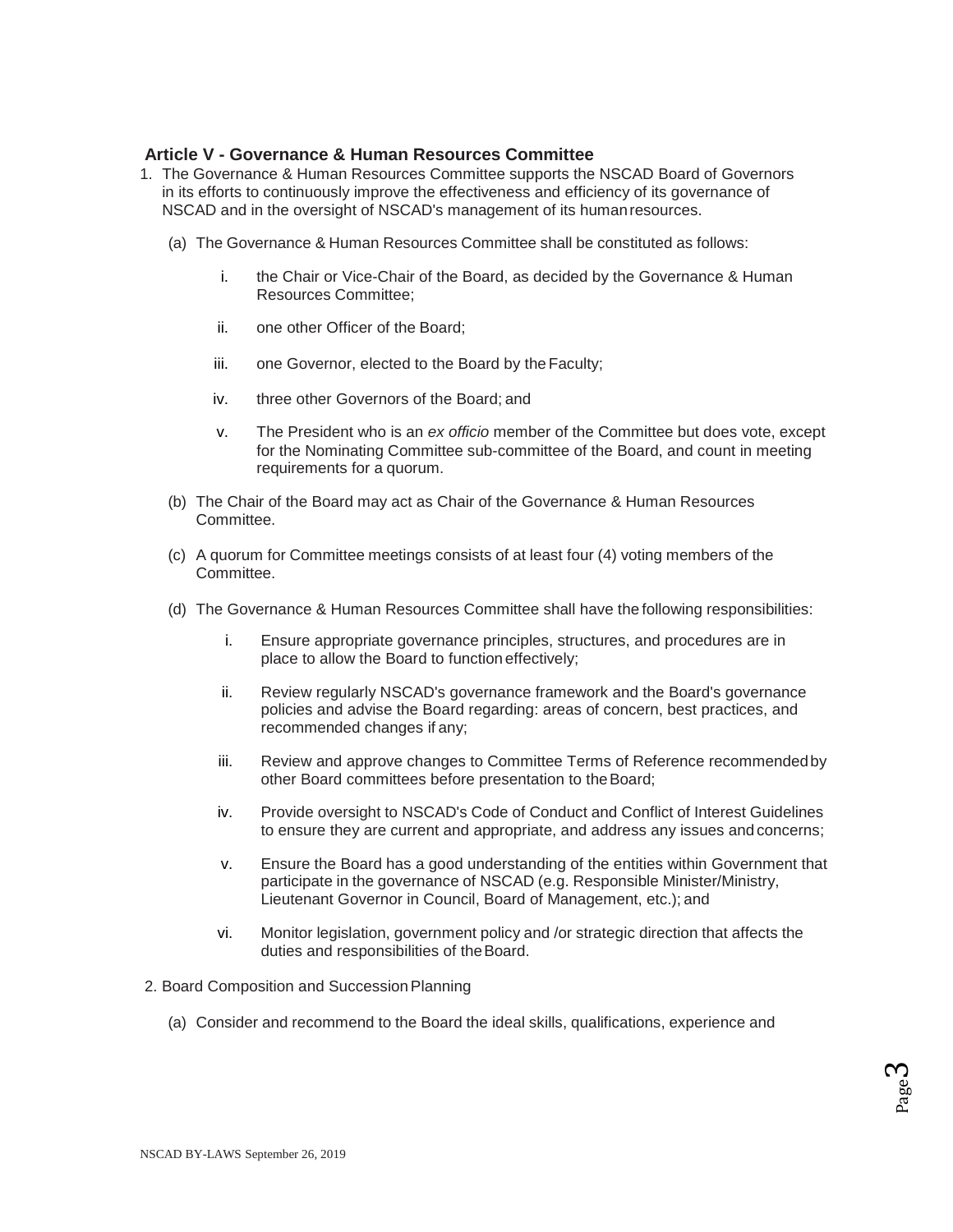background required of the Board as a whole based on the strategic opportunities and challenges of the organization and the Board's stewardship responsibilities (the "Board Skills and Experience Profile").

- (b) Annually review the composition of the Board as a whole and recommend, if any, changes to the Board Skills and Experience Profile.
- (c) Track governors' terms and plans for filling upcoming vacancies. As vacancies arise, review and update the Board Skills and Experience Profile and compare it to the skills of continuing governors, and identify gaps that should be filled in new governor candidates (the "Governor Recruitment Profile").
- (d) Facilitate the process for the annual election of a Board Chair, Vice-Chair, Treasurer and Secretary.
- (e) Provide advice, where requested, to the Board Chair in the composition of Board committees.
- 3. Orientation and ProfessionalDevelopment
	- (a) Create and oversee a comprehensive orientation program for newgovernors.
	- (b) Recommend to the Board an annual professional development program for the Board and as required for individualgovernors.
- 4. Board evaluation
	- (a) Develop (for approval by the Board) and support the annual processes for evaluating the effectiveness of Board committees, the Board Chair, Committee Chairs andgovernors.
	- (b) Recommend a Board meeting evaluation process.
- 5. General Human ResourcesOversight
	- (a) Ensure NSCAD's compensation, human resource and labour relations philosophies and strategies are in keeping with: NSCAD's mission, vision, values and key goals, and legislative and government policy guidelines andrequirements.
	- (b) Make recommendations to the Board on all aspects of the employment of the President and Chief Executive Officer (the President), including recruitment, remuneration, performance management, and successionplanning.
	- (c) Make recommendations to the Board on the extent to which the employment of other senior management/executive positions in NSCAD is to be delegated to the President, and provides oversight to the President for the delegated responsibilities.
	- (d) Ensure the bargaining strategy for unionized staff supports NSCAD's goals and philosophy, and is consistent with the Government-approved mandate, if any;otherwise, employment matters related to unionized staff are typically delegated to the President/management.
- 6. Compensation
	- (a) Review and recommend to the Board the compensation philosophy and guidelines for the President and senior management, including salary, incentive awards, perquisites, benefits and other remuneration.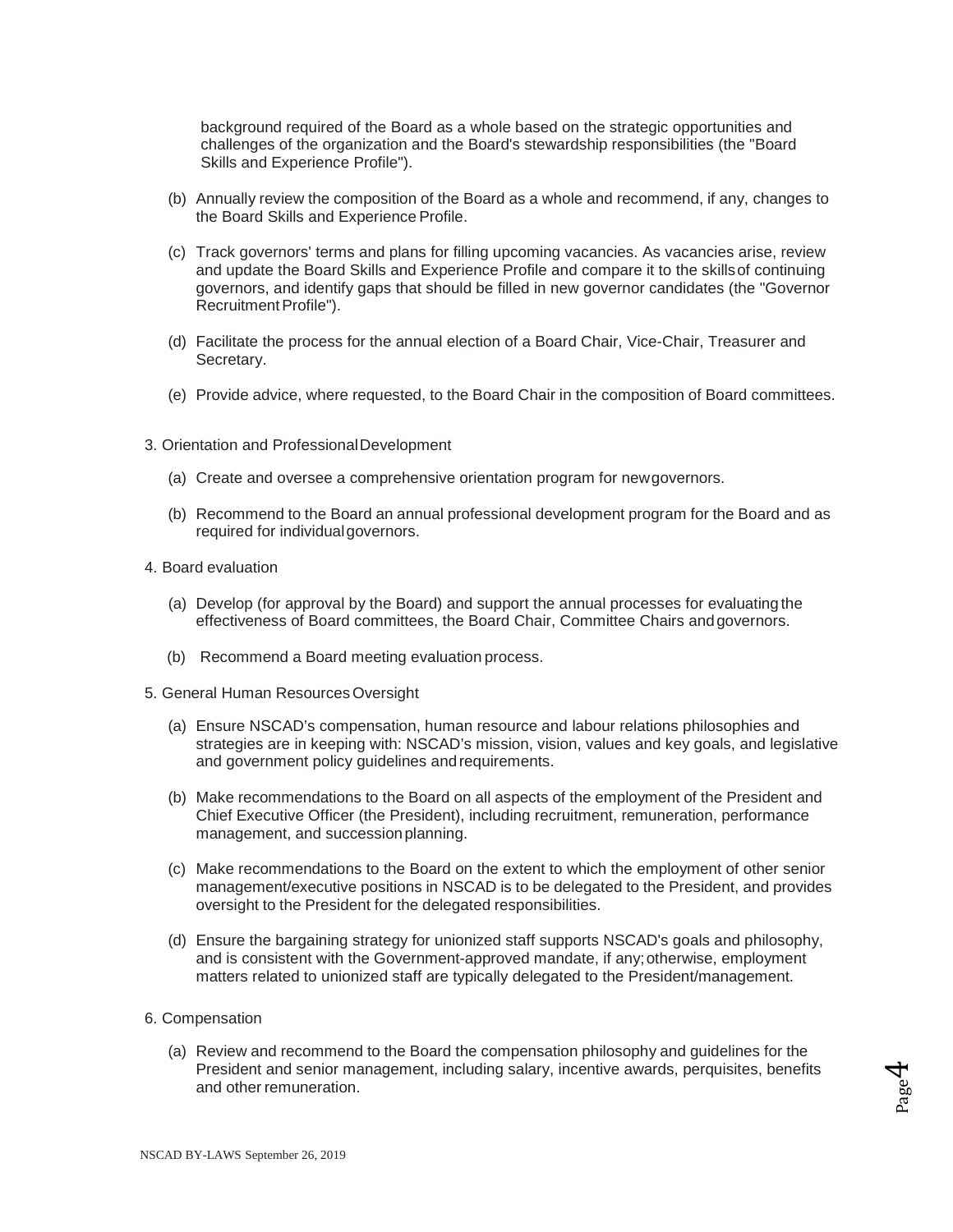- (b) Review and recommend to the Board annual compensation for the President including: salary, incentive awards, perquisites, benefits and other remuneration.
- (c) Review (and approve, depending on the extent of delegation the President) the President's recommendations regarding annual compensation for senior management, including salary, incentive awards, perquisites.
- (d) May periodically appoint a third-party consultant to advise the Board on the compensation program for the President and senior management compensation program for the President.
- (e) Stay informed of good practices in executive compensation issues relevant to the mandate of the Committee.
- 7. Recruitment of the President
	- (a) Recommend to the Board the process to be undertaken to recruit the President, including the composition of the Search Committee.
	- (b) Recommend to the Board the parameters of the President's terms of employment.
	- (c) Review (and approve, depending on the extent of delegation to the President) the President's recommendations regarding on the terms and conditions of employment and severance arrangements for senior management/executive positions; these arrangements must be in keeping with the relevant legislative/policy limits (e.g. employment standards legislation).
- 8. Presidential Evaluation
	- (a) Review and recommend the President's annual goals and objectives to the Board.
	- (b) Recommend the President's evaluation process to the Board.
	- (c) Lead and oversee the implementation of the President's evaluation process.
- 9. Succession Planning
	- (a) Review and recommend to the Board a succession plan to deal with a planned or unplanned departure of the President.
	- (b) If there are no President Succession candidates internal to NSCAD, consults with an external advisor regarding potential externalcandidates.
	- (c) Provide overall guidance, context and oversight to the President in his/her responsibility for succession planning for NSCAD.
	- (d) Annually review and verify for completeness, succession and development plans for management prior to the President's discussion of those plans with the Board.
- 10. Organizational Structure
	- (a) Review any significant changes to organizational structure recommended by the President, and make recommendations to the Board on thosechanges.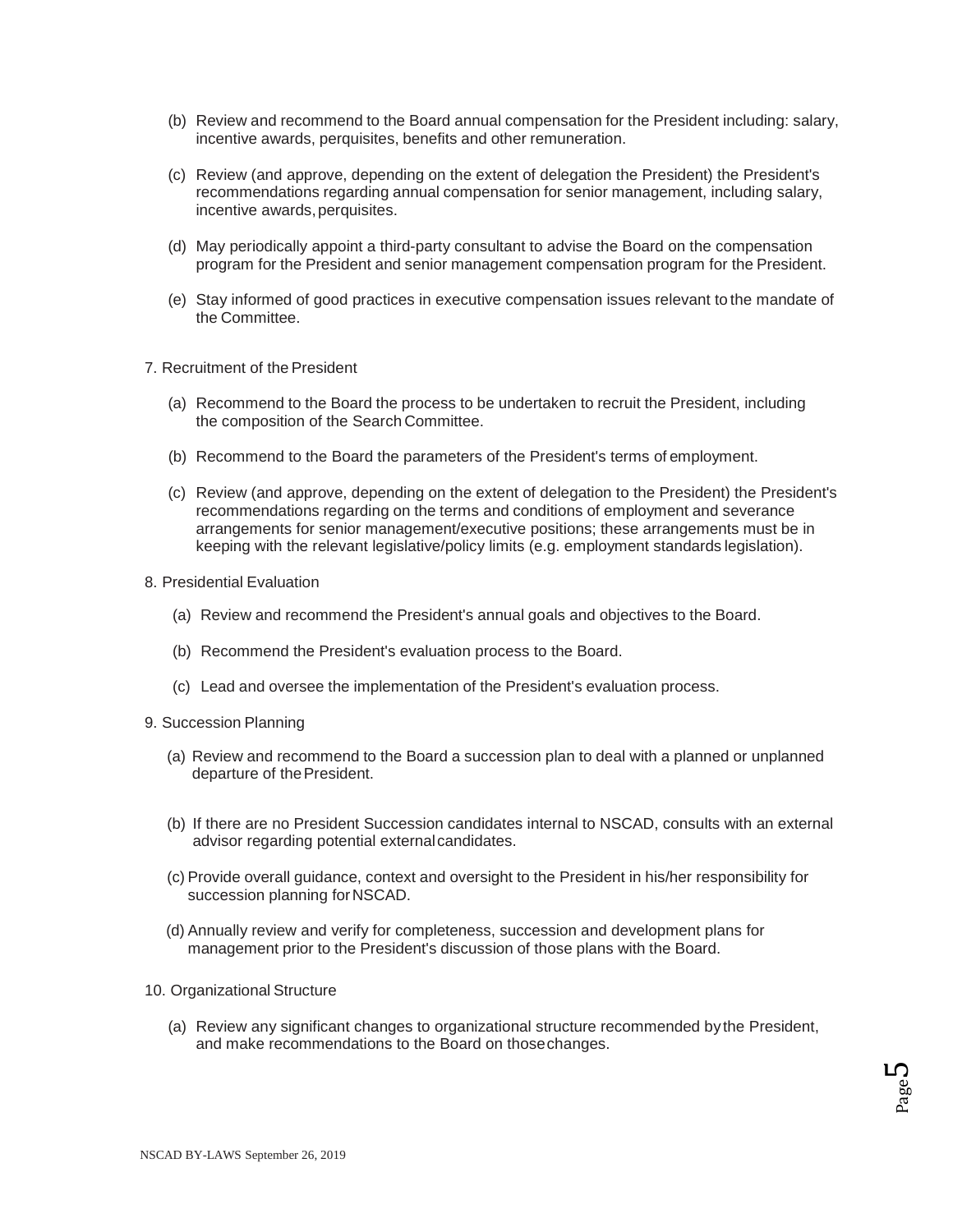- 11. Labour Relations
	- (a) Ensure the bargaining strategy for unionized staff supports the NSCAD goals and philosophy.
	- (b) Recommend to the Board the general terms and guiding principles uponwhich management will be authorized to negotiate collective agreements.
- 12. Communications and Disclosure
	- (a) Periodically assess the organization's communication to stakeholders and the public with respect to its policies and practices in the area of corporate governance and recommend changes if any to the Board.
	- (b) Ensure NSCAD's public exposure requirements related to human resources including public disclosure of executive compensation (if any) are met.
- 13. Meetings and Organization

The Governance & Human Resources Committee:

- (a) Has a meeting calendar and annual work plan for theyear.
- (b) Meets at least quarterly with pre-determined dates andagendas.
- (c) Holds special meetings as required.
- (d) Will hold *in-camera* sessions immediately before and/or after the Committee meetings; these sessions will be structured by the CommitteeChair.
- 14. Minutes and Reporting Responsibilities
	- (a) A member of the administrative staff will act as the recording secretary for meetings of the Governance & Human Resources Committee. Minutes of the meeting will include highlights of major discussions and all recommendations, decisions and directives of the Committee.
	- (b) A draft copy of the minutes of each meeting, approved by the Committee Chair, will be circulated to the Committee prior to the next Committee meeting (where practicable) for approval by the Committee.
	- (c) The Chair of the Committee (or his/her designate) will present the Committee's report at the next scheduled Board meeting in such form and manner as required by the Board.
- 15. Confidentiality

All deliberations of the Committee, and all records, material and information pertaining to GHRC obtained by a member of the Committee shall be considered confidential. Committee members shall maintain the confidentiality of such deliberations, and shall safeguard such records, material and information from improper access. At no time will any Committee member use or disclose or divulge any confidential personal information for personal gain or for the benefit of others.

#### 16. Other

The Governance & Human Resources Committee will:

(a) Annually review and receive approval from the Board of its Terms of Reference to ensure they meet the needs of the Board.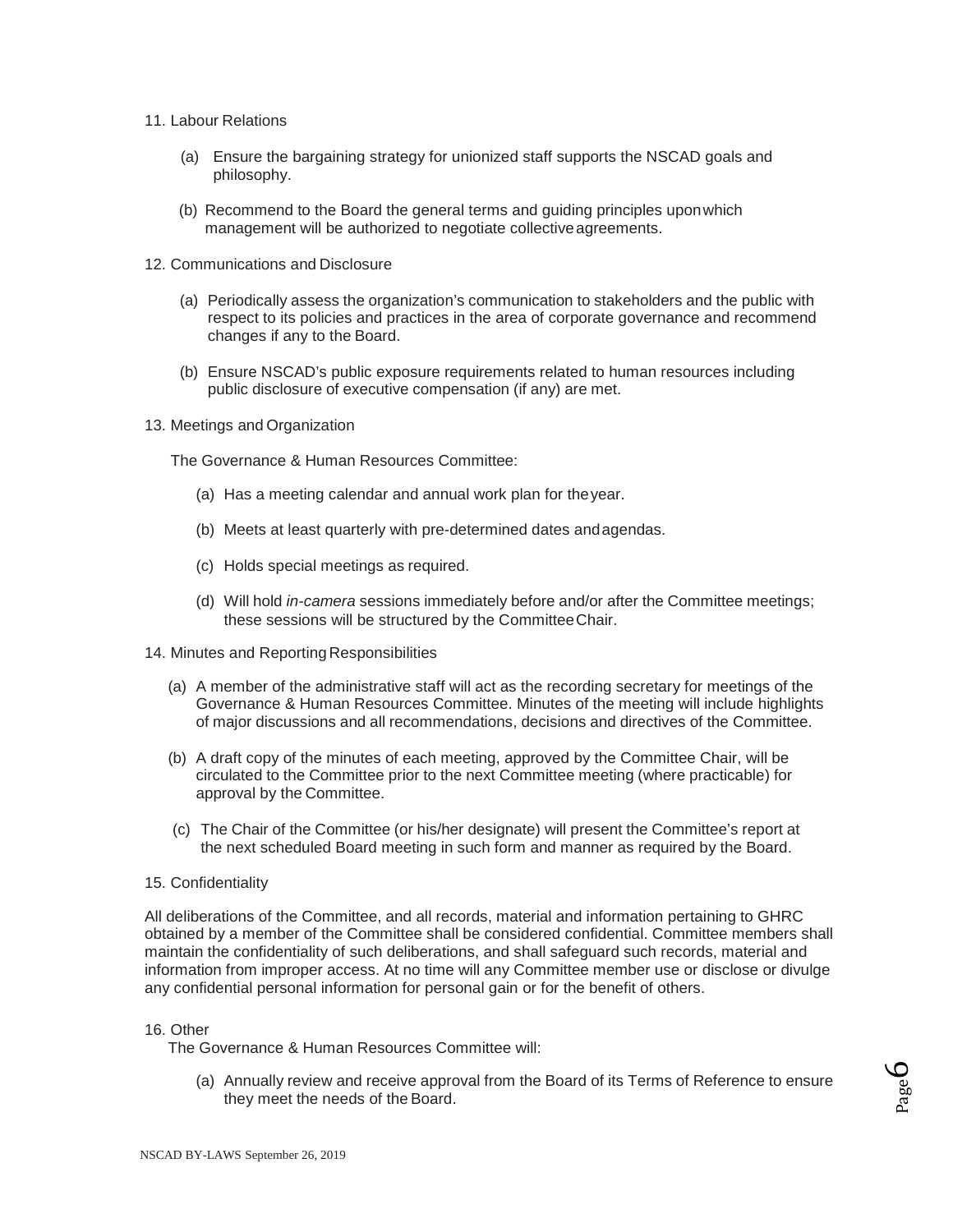- (b) Annually assess its performance in carrying out its duties.
- (c) Through the Committee Chair, report regularly to the Board on the results of its activities in such manner approved by the Board.
- (d) Provide an orientation to new Committee members and ongoing training and development opportunities for its members.
- (e) May engage independent consultants as required to assist the Committee with its duties, subject to budgetary approval by the Board.

### **Article VI: Audit & Risk Oversight Committee**

- 1. The Audit & Risk Oversight Committee supports the NSCAD Board of Governors in the fulfillment of its stewardship responsibilities in the following areas: financial oversight, risk oversight, and monitoring the integrity of internal controls and management informationsystems.
	- (a) The Audit & Risk Oversight Committee shall be constituted asfollows:
		- i. Chair of the Board.
		- ii. Vice-Chair of the Board.
		- iii. At least three other Governors of the Board.
		- iv. The President who is an *ex officio* member of the Committee does vote, and count in meeting requirements for aquorum.
	- (b) The Chair of the Audit & Risk Oversight Committee is not the Chair of the Board.
	- (c) A quorum for Committee meetings consists of four (4) voting members of the Committee.
- 2. The Audit & Risk Oversight Committee shall have the followingresponsibilities:
	- (a) Financial Systems, Risk and Internal ControlsOversight.
		- i. Review and approve financial and performance information provided to government and stakeholders;
		- ii. Review the quality and accuracy of financial and performance information to ensure it accurately and completely portrays NSCAD's economiccircumstances;
		- iii. Review significant accounting accruals, reserves, judgments and estimates, andany accounting policy changes for reasonableness and appropriateness.
		- iv. Regularly review information related to NSCAD's risks, and management processes to mitigate these risks, to assess whether NSCAD has appropriate systems in place to identify and manage risks.
		- v. Ensure that the Board structure provides effective oversight of major risks and related mitigation systems.
		- vi. Review NSCAD risk profile at least annually and be educated and aware of key warning signals that indicate problems (i.e. indicators of fraud, potential risks and exposure to the organization).

Page  $\blacktriangledown$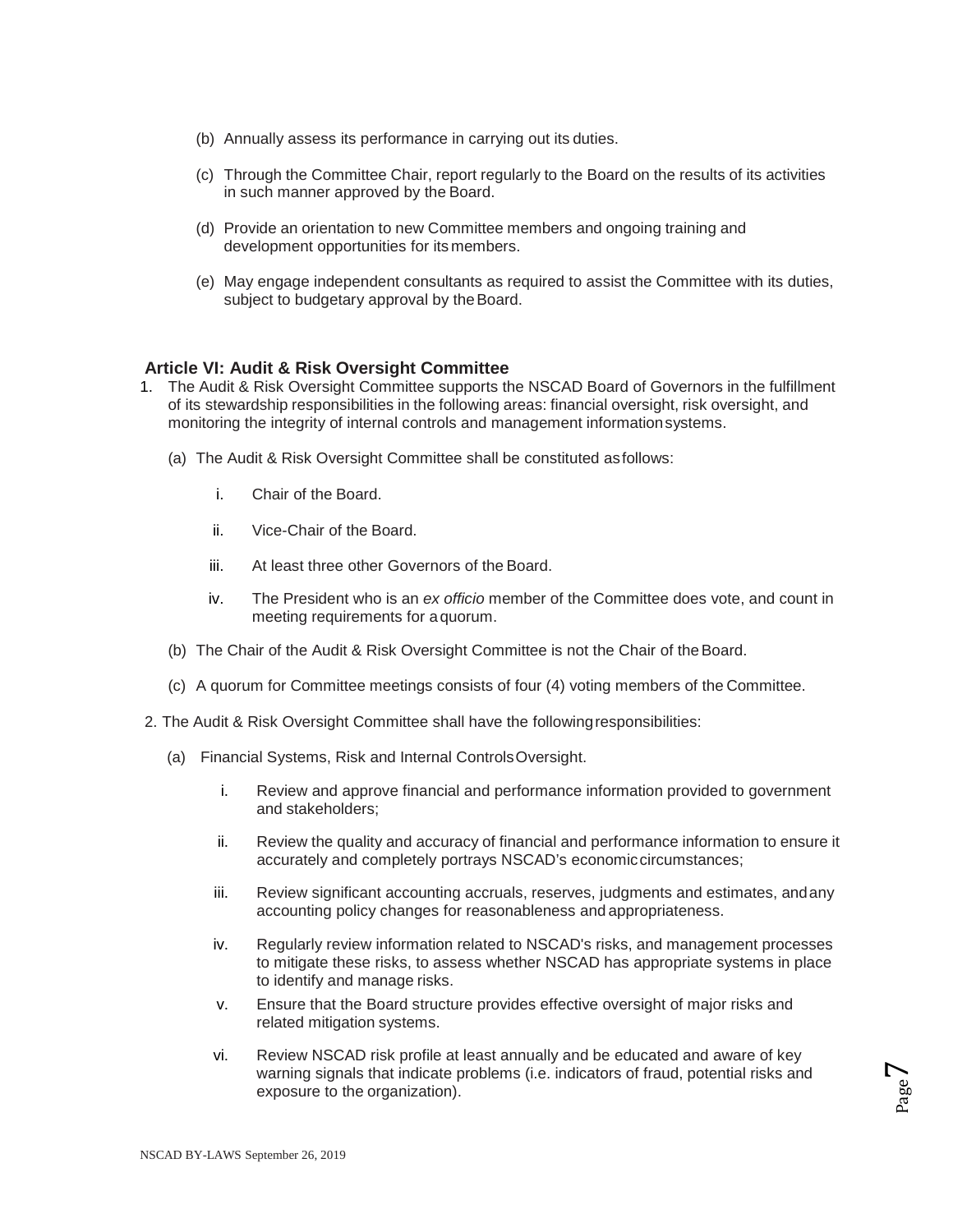- vii. Regularly review NSCAD's internal control framework, including controls over financial reporting, information technology and data security, for adequacy and effectiveness. Such review will include audits of selected internal categories chosen by the committee, to be conducted by an internal or external auditor as appropriate.
- viii. Review all public reporting by NSCAD to ensure it represents a complete, accurate and balanced picture of NSCAD's performance and financialsituation.
- (b) External Audit Oversight
	- i. Recommend the appointment and compensation of the external auditor.
	- ii. Oversee the independence of the external auditor; the external auditor reports directly to the Audit Committee.
	- iii. Work with the external auditor to define the purpose of the audit, identify areas for review, review and approve the audit plan, and review audit results.
	- iv. Review and pre-approve any non-audit related services to be provided by the external auditor.
	- v. Meet with the external auditor at least twice per year.
	- vi. Hold *in-camera* meetings with the externalauditor
- (c) Other Responsibilities
	- i. Review the adequacy of NSCAD's insurance program, including Governors' and Officers' Liability insurance.
	- ii. Review any legal pursuits/claims against NSCAD.
	- iii. Monitor NSCAD's compliance with legislation, regulations, legislative mandateand public sector reporting requirements.
	- iv. Set the ethical tone and ensure organizational ethics aremaintained.
	- v. Ensure that NSCAD establishes a formal safe disclosure policy, a code of conduct and a conflict of interest policy, and review the adequacy of the policies and the organization's adherence to them; make recommendations for changes to these policies to the Governance & Human Resources Committee of the Board.
	- vi. Provide a direct link to provincial audit authorities such as the AuditorGeneral's Office.
	- vii. Review any proposed changes to the position of NSCAD's Chief Financial Officer.

#### 3. Meetings and Organization

The Audit & Risk Oversight Committee:

- (a) Has a meeting calendar and annual work plan for theyear.
- (b) Meets at least quarterlywith pre-determined dates and agendas.
- (c) May, at the request of the Committee Chair, require the external auditor, Controller, Chief Financial Officer and other NSCAD executives to attend Committee meetings in an ex officio and non-voting capacity.

Page  $\infty$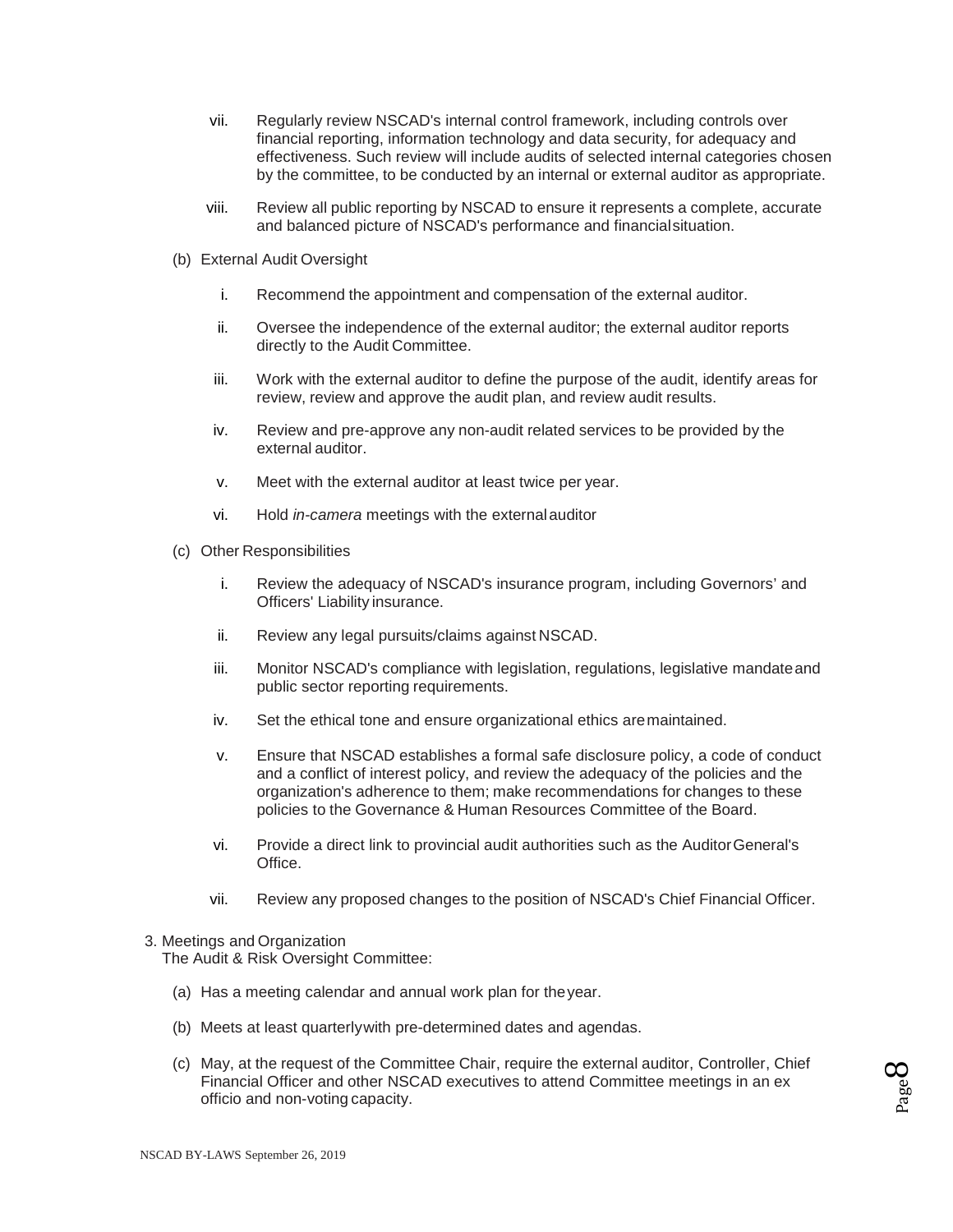- (d) Holds special meetings as required.
- (e) Will hold *in-camera* sessions immediately before and/or after the Committee meetings; these sessions will be structured by the CommitteeChair.
- 4. Minutes and Reporting Responsibilities

A member of the administrative staff will act as the recording secretary for meetings of the Audit & Risk Oversight Committee. Minutes of the meeting will include highlights of major discussions and all recommendations, decisions and directives of the Committee.

A draft copy of the minutes of each meeting, approved by the Committee Chair, will be circulated to the Committee prior to the next Committee meeting (where practicable) for approval by the Committee.

The Chair of the Committee (or his/her designate) will present the Committee's report at the next scheduled Board meeting in such form and manner as required by the Board.

5. Confidentiality

All deliberations of the Committee, and all records, material and information pertaining to AROC obtained by a member of the Committee shall be considered confidential. Committee members shall maintain the confidentiality of such deliberations, and shall safeguard such records, material and information from improper access. At no time will any Committee member use or disclose or divulge any confidential personal information for personal gain or for the benefit of others.

#### 6. Other

The Audit & Risk Oversight Committee will:

- (a) Annually review and receive approval from the Board of its Terms of Reference to ensure they meet the needs of the Board.
- (b) Annually assess its performance in carrying out its duties.
- (c) Through the Committee Chair, report regularly to the Board on the results of its activities in such manner approved by the Board.
- (d) Provide an orientation to new Committee members and ongoing training and development opportunities for its members.
- (e) May engage independent consultants as required to assist the Committee with its duties, subject to budgetary approval by the Board.

The Chief Financial Officer will be the senior administrator designated to support the work of the Audit Committee.

#### **Article VII: Advancement Committee**

1. The general purpose of the Advancement Committee is to:

(a) Provide active leadership in support of the University Relations Office's efforts in such areas as fundraising and friend-raising, including donor acknowledgement and stewardship and personal financial support of NSCAD fundraising.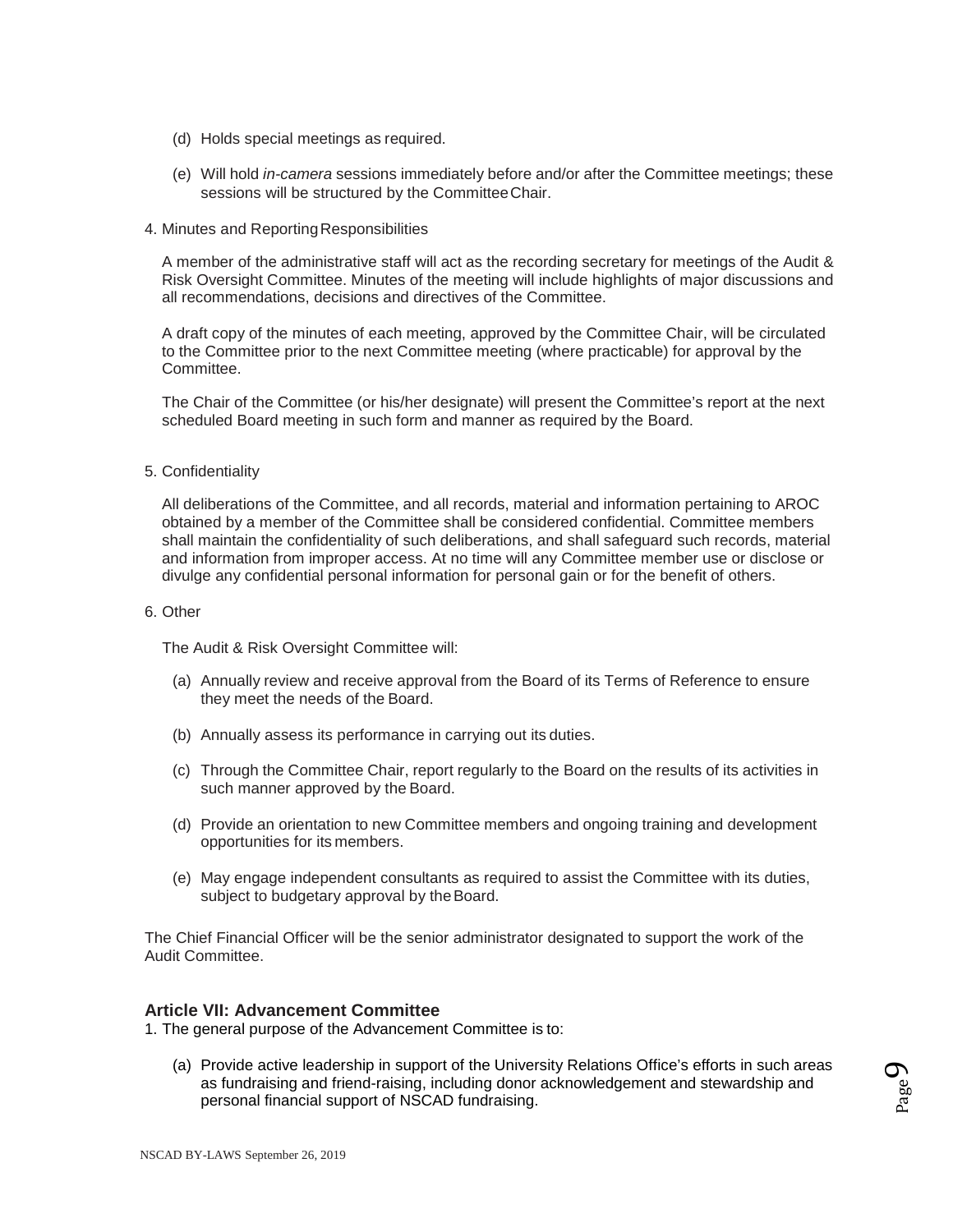- (b) The Advancement Committee shall be appointed by the Board and shall be constituted as follows:
	- i. The Chair or the Vice-Chair of the Board as decided by the Governance & Human Resources committee, who is an *ex officio* member of the Committee but does vote and count in meeting requirements for a quorum;
	- ii. One other Officer of the Board;
	- iii. One Governor of the Board, elected to the Board by the Faculty;
	- iv. One Governor of the Board, elected by the Council or governing body of the students;
	- v. One Governor of the Board, elected by the Alumni Association;
	- vi. Two other Governors of the Board; and
	- vii. The President who is an *ex officio* member of the Committee but does vote and count in meeting requirements for a quorum.
- 2. The Advancement Committee may increase the number of its non-voting members as needed.
- 3. A quorum for Committee meetings consists of four (4) voting members of the Committee.
- 4. The AVP University Relations or other assigned senior staff member in University Relations will be the member of NSCAD administration designated to support the work of this Committee.
- 5. The Advancement Committee will provide active leadership and support of the University Relations Office's efforts in fundraising and friend-raising in accordance with the following responsibilities:
	- (a) Advancement Plans and Policies
		- i. Identify, develop/study and recommend advancement-related governance policies to the Board for approval.
		- ii. Study and make recommendations to the Board on any new and significant advancement initiatives (e.g., capital campaigns, etc.).
		- iii. Review the annual advancement plan (and goals) for NSCAD prepared by the Administration and the related budget.

Monitor advancement-related best practices for post-secondary education institutions and make recommendations to the Board regarding the continuous improvement of advancement efforts at NSCAD.

- (b) Monitoring Advancement Achievements
	- i. Monitor NSCAD's progress in relation to the advancement plan/budget.
	- ii. Identify appropriate benchmarks for measuring the effectiveness and efficiency of NSCAD's advancement efforts and monitor its performance in relation to those benchmarks.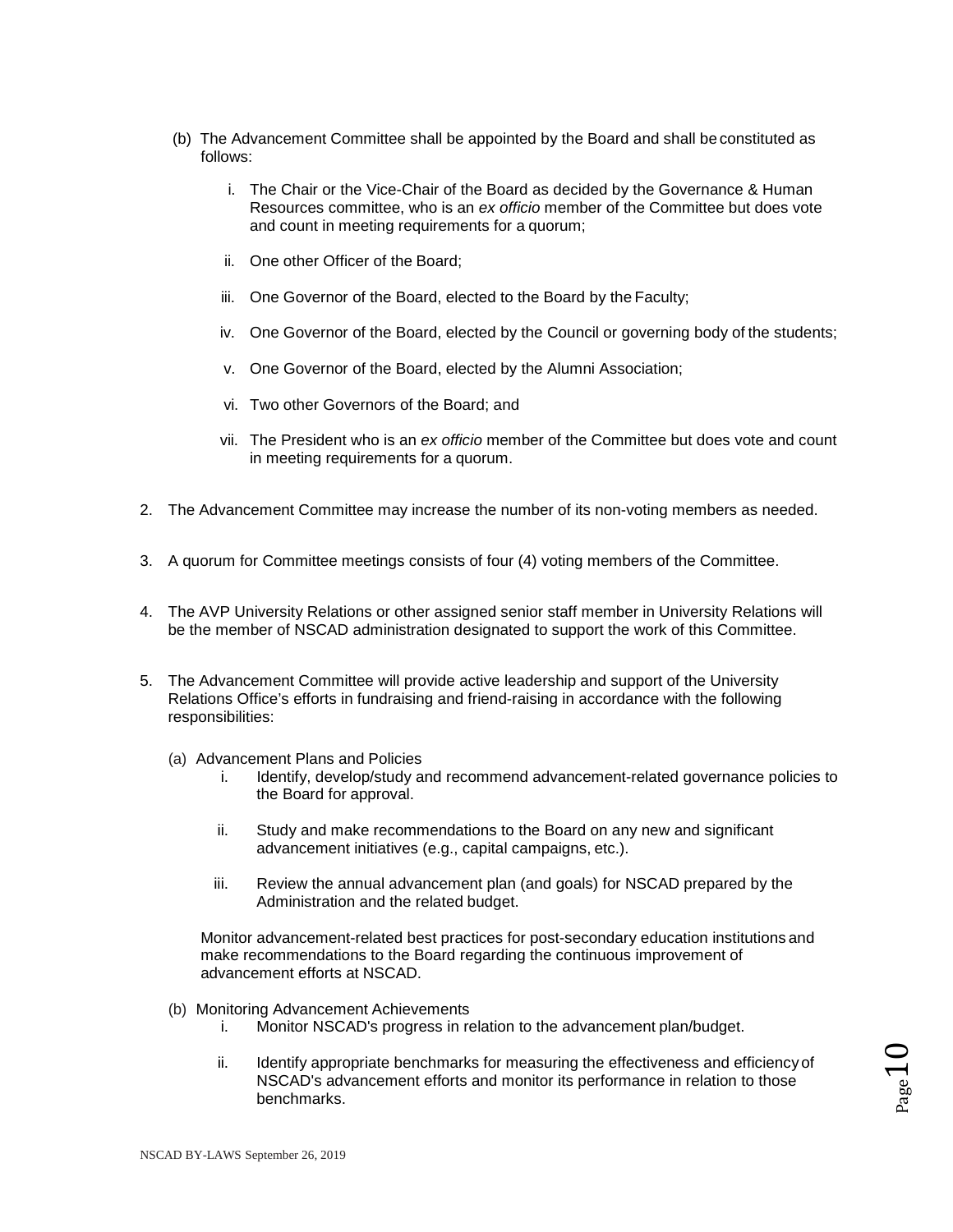- (c) Engagement of the Board and NSCAD Community
	- i. Work with the Advancement Office to effectively engage all Board members in fundraising and friend-raising activities, such as prospect identification, donor cultivation, introductions, specific case development, gift solicitations, recognition and stewardship.
	- ii. Work with the Advancement Office to establish and implement a system of recognition for board and other volunteers who are active in fundraising.
	- iii. Work with the Advancement Office to identify and recruit the right leaders for any major fundraising campaign.
	- iv. Monitor the Advancement Office's efforts to educate the NSCAD community on the importance of additional funding to ensure the future of NSCAD.
	- v. The Chair of the Advancement Committee will serve as a representative on any Campaign, Cabinet or Committee.
	- vi. The Advancement Committee may establish subcommittees as required for fundraising and special events.
- (d) Stakeholder Relations and Communications
	- i. Recommend to the Board a stakeholder relations and communications policy (and any changes thereto).
	- ii. Review the annual stakeholder relations and communications plan and report highlights of same to the Board.
	- iii. Monitor the quality of NSCAD's relationships with key external stakeholders (e.g., Government, donors, alumni, etc.) and participate in the acknowledgement and stewardship activities of NSCAD as required.
- 6. The Advancement Committee will support the Board's stewardship responsibilities relating to Strategic Planning Oversight in accordance with the following responsibilities:
	- (a) Recommend to the Board a strategic planning cycle;
	- (b) Recommend to the Board a strategic planning process;
	- (c) Monitor the implementation of the strategic planning process and make recommendations for potential changes to that process for the next round of strategic planning based upon NSCAD's experience with the current process; and
	- (d) Review annually, through a report from the President, NSCAD's progress in relation to its approved Strategic Plan.
- 7. Meetings and Organization

The Advancement Committee will:

(a) Develop a meeting calendar and annual work plan for the year.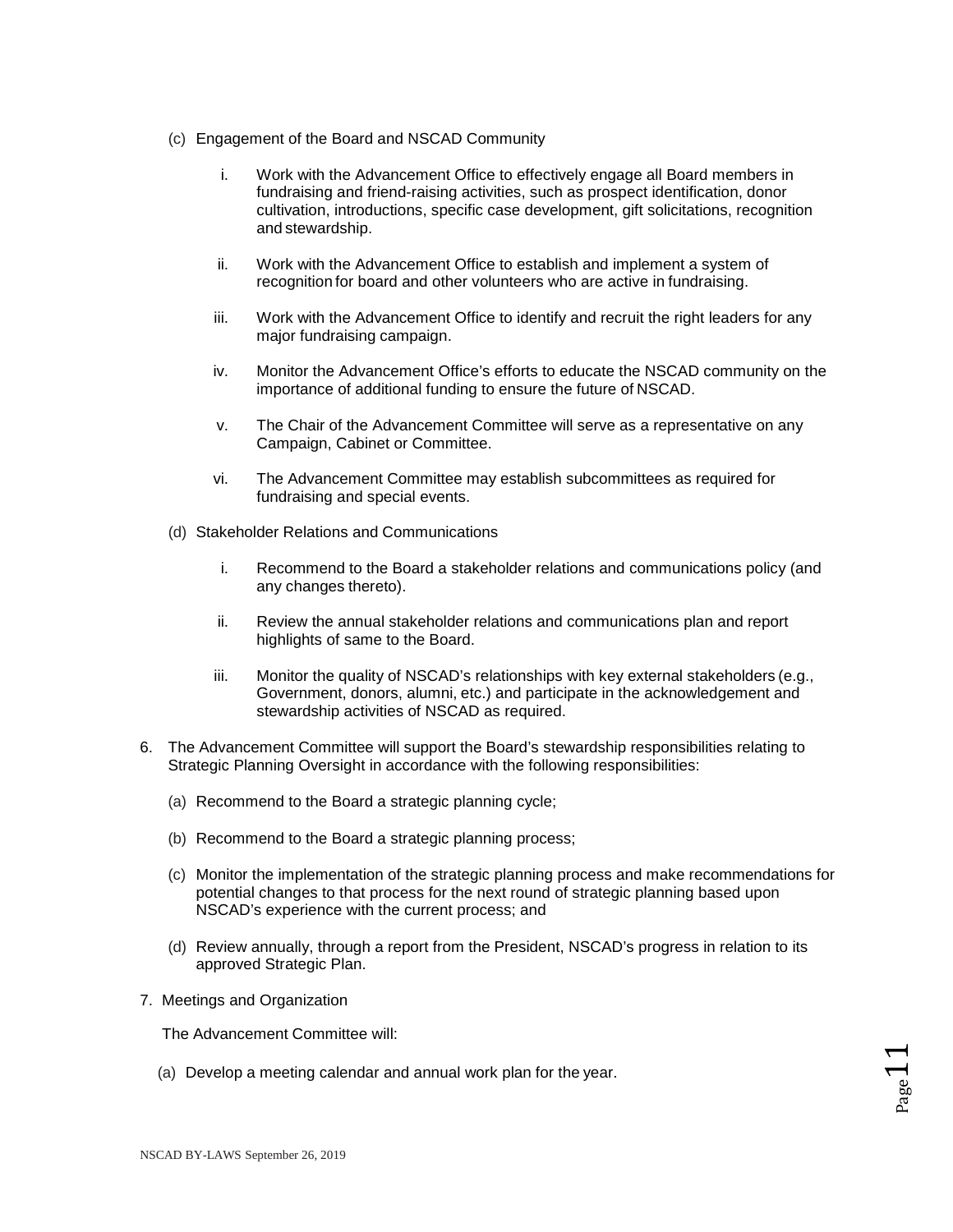- (b) Meet at least quarterly with pre-determined dates and agendas.
- (c) Hold special meetings as required.
- (d) Hold *in-camera* sessions immediately before and/or after the Committee meetings; these sessions will be structured by the Committee Chair and include the President.
- 8. Engagement of the Board and NSCAD Community
	- (a) Work with the Advancement Office to effectively engage all Board members in fundraising and friend-raising activities, such as prospect identification, donor cultivation, introductions, specific case development, gift solicitations, recognition and stewardship.
	- (b) Work with the Advancement Office to establish and implement a system of recognition for board and other volunteers who are active in fundraising.
	- (c) Work with the Advancement Office to identify and recruit the right leaders for any major fundraising campaign.
	- (d) Monitor the Advancement Office's efforts to educate the NSCAD community on the importance of additional funding to ensure the future of NSCAD.
- 9. Stakeholder Relations and Communications
	- (a) Recommend to the Board a stakeholder relations and communications policy (and any changes thereto).
	- (b) Review the annual stakeholder relations and communications plan and report highlights of same to the Board.
	- (c) Monitor the quality of NSCAD's relationships with key external stakeholders (e.g. Government, alumni, etc.)
- 10. Minutes and Reporting Responsibilities

A member of the administrative staff will act as the recording secretary for meetings of the Advancement Committee. Minutes of the meeting will include highlights of major discussions and all recommendations, decisions and directives of the Committee.

A draft copy of the minutes of each meeting, approved by the Committee Chair, will be circulated to the Committee prior to the next Committee meeting (where practicable) for approval by the Committee.

The Chair of the Committee (or his/her designate) will present the Committee's report at the next scheduled Board meeting in such form and manner as required by the Board.

11. Confidentiality

All deliberations of the Committee, and all records, materials and information pertaining to the Advancement Committee obtained by a member of the Committee shall be considered confidential. Committee members shall maintain the confidentiality of such deliberations, and shall safeguard such records, material and information from improper access. At no time will any Committee member use or disclose or divulge any confidential personal information for personal gain or for the benefit of others.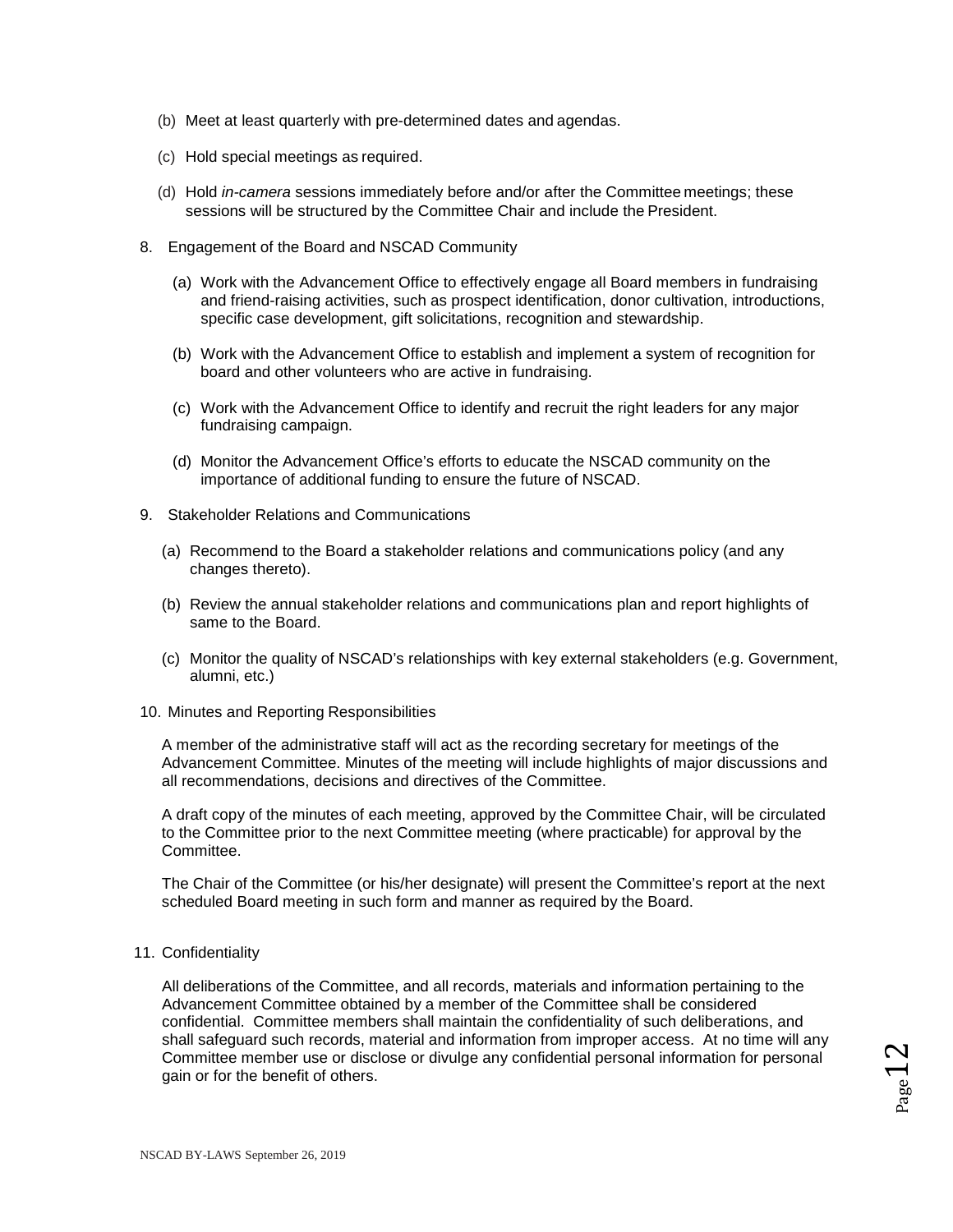#### 12. Other

The Advancement Committee will:

- a. Annually review and receive approval from the Board of its Terms of Reference to ensure they meet the needs of the Board.
- b. Annually assess its performance in carrying out its duties.
- c. Provide an orientation to new Committee members and ongoing training and development opportunities for its members.
- d. May engage independent consultants as required to assist the Committee with its duties, subject to budgetary approval by the Board.

### **Article VIII: Financial & Physical Resources Committee**

- 1. The Financial & Physical Resources Committee supports the NSCAD Board of Governors in the fulfillment of its stewardship responsibilities in the following areas: oversight of NSCAD's financial planning and policy framework including multi-year financial plans and annual budgets; monitoring NSCAD's ongoing financial performance and needs; oversight of NSCAD's investments; and oversight of NSCAD's short and long-term plans for its physical facilities.
	- (a) The Financial & Physical Resources Committee shall be constituted as follows:
		- i. The Chair or Vice-Chair of the Board as decided by the Governance & Human Resources committee, who is an *ex officio* member of the Committee but does vote and count in meeting requirements for a quorum;
		- ii. the Treasurer of the Board;
		- iii. one Governor who is elected to the Board by theFaculty;
		- iv. one Governor who is appointed to the Board by the Council or governing body of the students;
		- v. three (3) other Governors of the Board; and
		- vi. the President who is an *ex officio* member of the Committee but does vote and count in meeting requirements for a quorum.
		- vii. Two (2) members from the outside community may be appointed to the Investment Committee and will be non-voting.
	- (b) A quorum for Committee meetings consists of four (4) voting members of theCommittee.

#### 2. Specific Responsibilities

The Financial & Physical Resources Committee has the following specific responsibilities:

- (a) Financial Planning and Policies
	- i. Ensure that NSCAD develops multi-year financial plans that reflect NSCAD's strategic plans.
	- ii. Annually review updated multi-year financial plans prepared by NSCAD's senior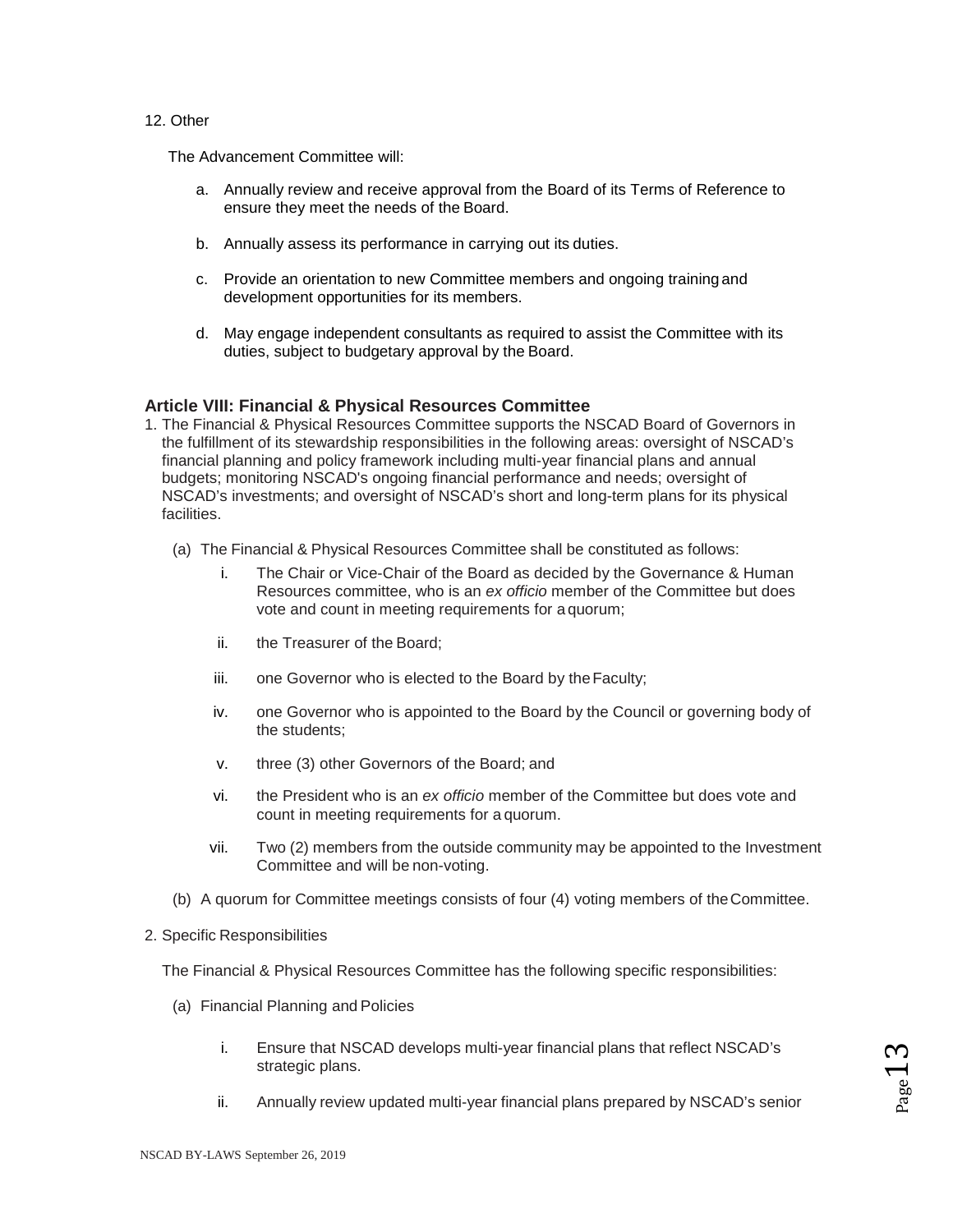administration.

- iii. Review and recommend to the Board the adoption of an annual business planand budget.
- iv. Understand the risks associated with NSCAD's finances and the main systems that are in place to manage and mitigate those risks.
- v. Ensure that NSCAD has appropriate contingency plans in place to deal with unforeseen circumstances affecting NSCAD's finances.
- vi. Annually review NSCAD's financial policies and reviews and recommend to the Board any management recommendations for changes to these policies.
- (b) Monitoring of Financial Performance
	- i. Receive and review quarterly financial results with variance analysis and monitor any corrective action to be undertaken by senior administration.
	- ii. Highlight significant issues relating to NSCAD's ongoing financial performance to the Board.
- (c) Investment Oversight
	- i. Ensure that NSCAD's investment and endowment funds and policies are clearly explained and reviewed with the full Board on an annualbasis.
	- ii. Recommend investment and endowment policies (and any changes thereto) to the Board.
	- iii. Consider how investment and endowment funds should be managed.
	- iv. Recommend to the Board the appointment or termination of any external investment managers.
	- v. Develop the criteria against which the performance of external investment managers will be evaluated on an annual basis.
	- vi. Monitor the performance of NSCAD's investment and endowmentfunds;
	- vii. Recommend to the Board the disbursement levels that are appropriate from endowed funds while maintaining the integrity of the funds capital; and
- (d) Physical Facilities
	- i. Ensure that NSCAD has a long-term facilities plan in place that supports its strategic direction;
	- ii. Understand the risks associated with NSCAD's physical facilities and themain systems that are in place to manage or mitigate those risks;
	- iii. Monitor the implementation of NSCAD's short to medium-term facilities plan;
	- iv. Recommend to the Board the allocation of financial resources to support the implementation of NSCAD's short to medium-term facilities plan (as part of the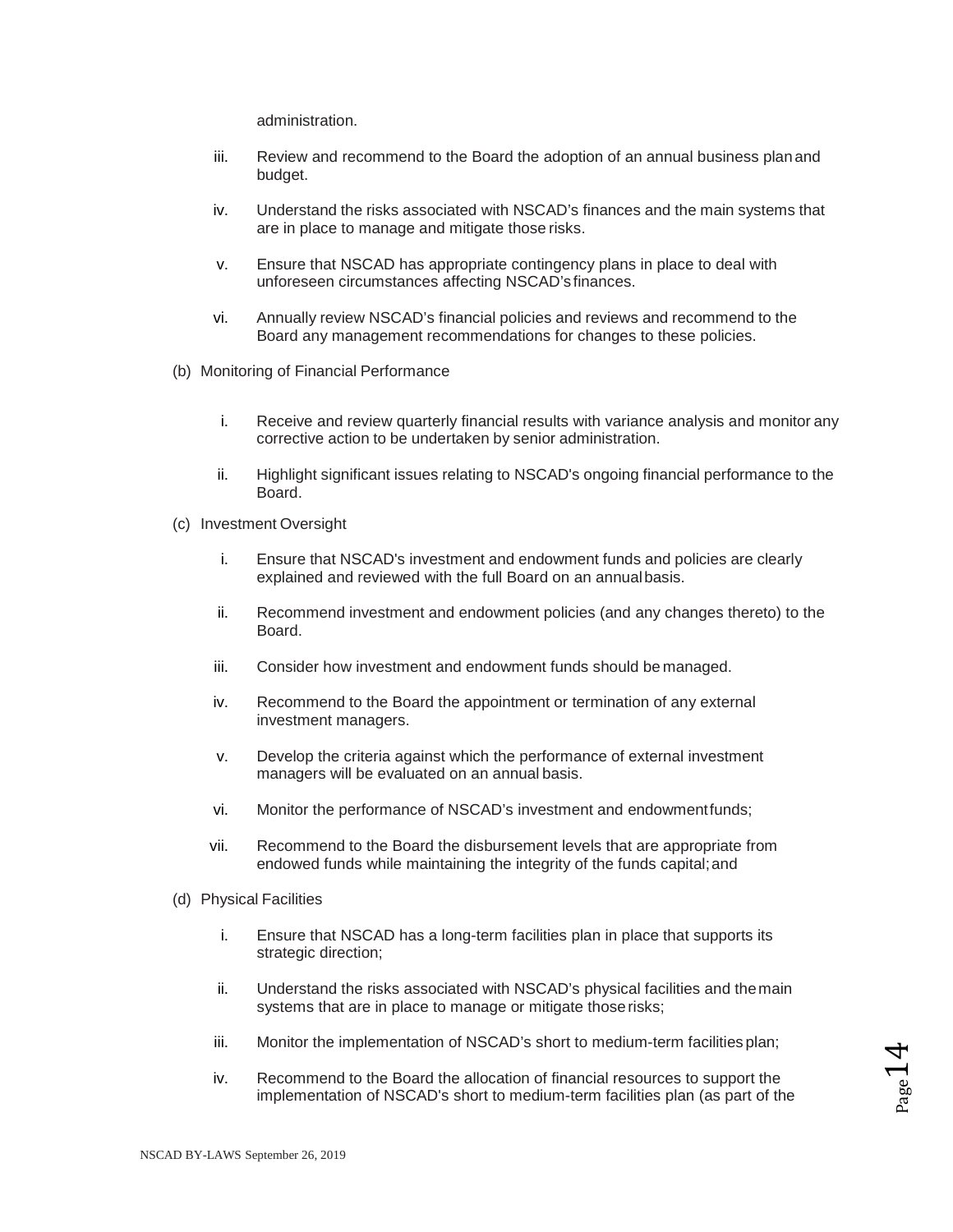annual budget approval process); and

- v. Ensure that NSCAD has a business continuity policy/plan in place to ensure continued operations in the event of damage to or loss of any or all of its physical assets.
- 3. Meetings and Organization

The Financial & Physical Resources Committee will:

- (a) Have a meeting calendar and annual work plan for theyear.
- (b) Meet at least quarterly with pre-determined dates andagendas.
- (c) May, at the request of the Committee Chair, require the external auditor, Controller, Chief Financial Officer and other NSCAD executives to attend Committee meetings in an ex officio and non-voting capacity.
- (d) Hold special meetings as required.
- (e) Will hold *in-camera* sessions immediately before and/or after the Committee meetings; these sessions will be structured by the CommitteeChair.

#### 4. Minutes and Reporting Responsibilities

A member of the administrative staff will act as the recording secretary for meetings of the Financial & Physical Resources Committee. Minutes of the meeting will include highlights of major discussions and all recommendations, decisions and directives of the Committee.

A draft copy of the minutes of each meeting, approved by the Committee Chair, will be circulated to the Committee prior to the next Committee meeting (where practicable) for approval by the Committee.

The Chair of the Committee (or his/her designate) will present the Committee's written report at the next scheduled Board meeting in such form and manner as required by the Board.

5. Confidentiality

All deliberations of the Committee, and all records, materials, and information pertaining to FPRC obtained by a member of the Committee shall be considered confidential. Committee members shall maintain the confidentiality of such deliberations, and shall safeguard such records, material and information from improper access. At no time will any Committee member use or disclose or divulge any confidential personal information for personal gain or for the benefit of others.

#### 6. Other

The Financial & Physical Resources Committee will:

- (a) Annually review and receive approval from the Board of its Terms of Reference to ensure they meet the needs of the Board.
- (b) Annually assess its performance in carrying out its duties.
- (c) Provide an orientation to new Committee members and ongoing training and development opportunities for its members.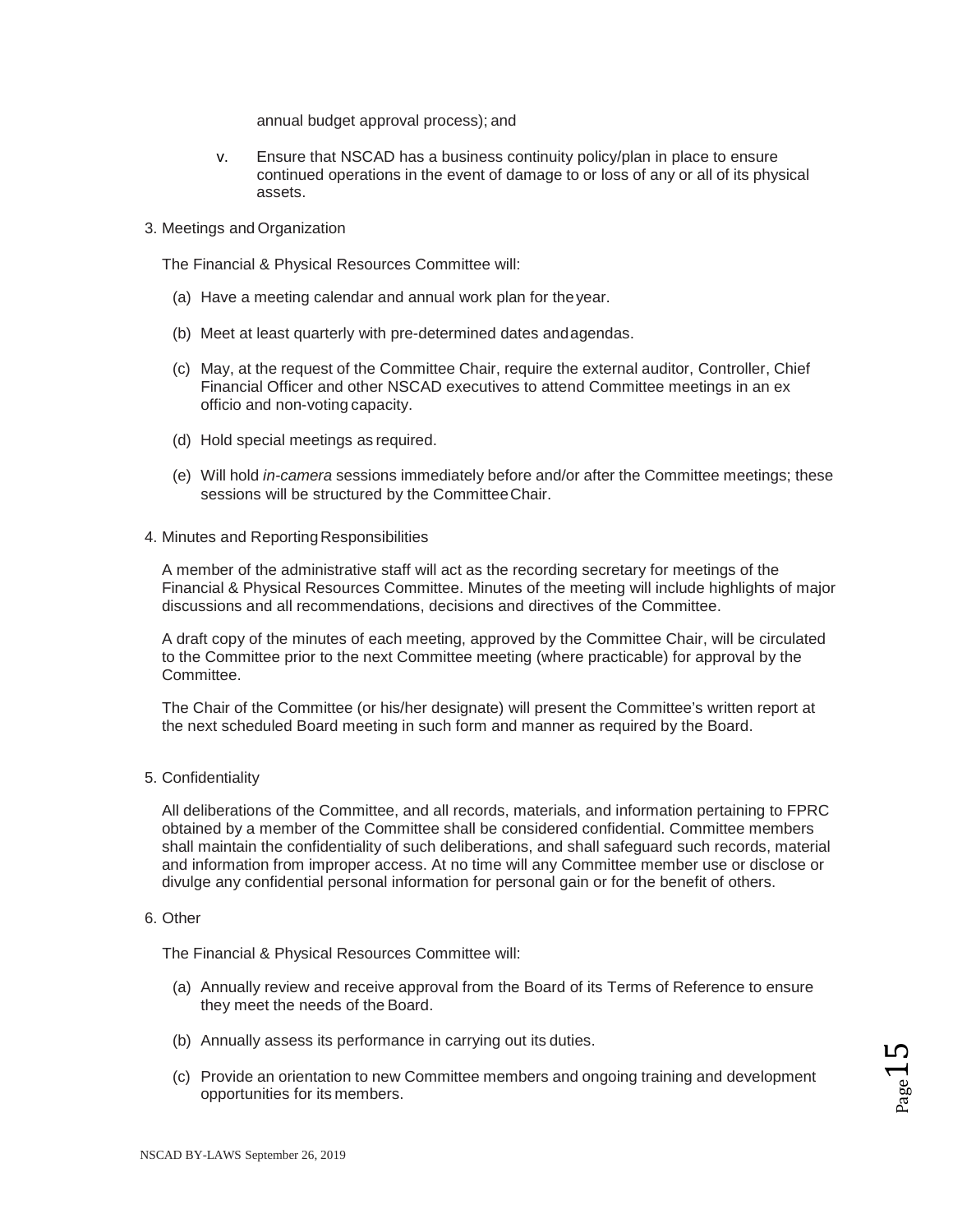(d) May engage independent consultants as required to assist the Committee withits duties, subject to budgetary approval by the Board.

The Chief Financial Officer will be the member of NSCAD administration designated to support the work of this Committee.

#### **Article IX - Special Committees**

The Board may establish from time to time special committees as it deems necessary and assign to each appropriate duty.

### **Article X - Other Governors**

1. Life Governor

- (a) The special group of interested persons formerly constituted as "Honourary Governors" are hereby reconstituted as "Life Governors". The Board may select each year individuals to hold for life the title of Life Governor, such individuals to be pastGovernors who have had a special interest in NSCAD as demonstrated by years of service, acceptance of offices and contributions of time andexpertise.
- (b) Life Governors shall be appointed at the Annual General Meeting of the Board from a list of nominees to be submitted by the NominatingCommittee.
- (c) Such Life Governors shall not be formally constituted.
- (d) By accepting the position, Life Governors will agree to continue their interest in NSCAD, and to be available as feasible and convenient, individually and collectively, to provide information and advice to the Board of Governors and/or its officers as, and/if, required.
- (e) NSCAD will, unless the Board determines otherwise, provide Life Governors with:
	- i. a copy of the Annual Report.
	- ii. an invitation to:
		- a. attend (but not vote at) the Annual GeneralMeeting,
		- b. attend openings at the Gallery,
		- c. attend Graduations,
		- d. attend other NSCAD functions if deemed appropriate and subject to space and other limitations,
		- e. join such committees of the Board, as a non-voting member, as the Board considers appropriate.
- 2. Honourary Governors
	- (a) The title and position of "Honourary Governor" is hereby established. The Board may select each year individuals to hold the title of Honourary Governor, such individuals to have expressed special interest in NSCAD, but who, because of national or international location or previous commitment are unable to serve as full Governors.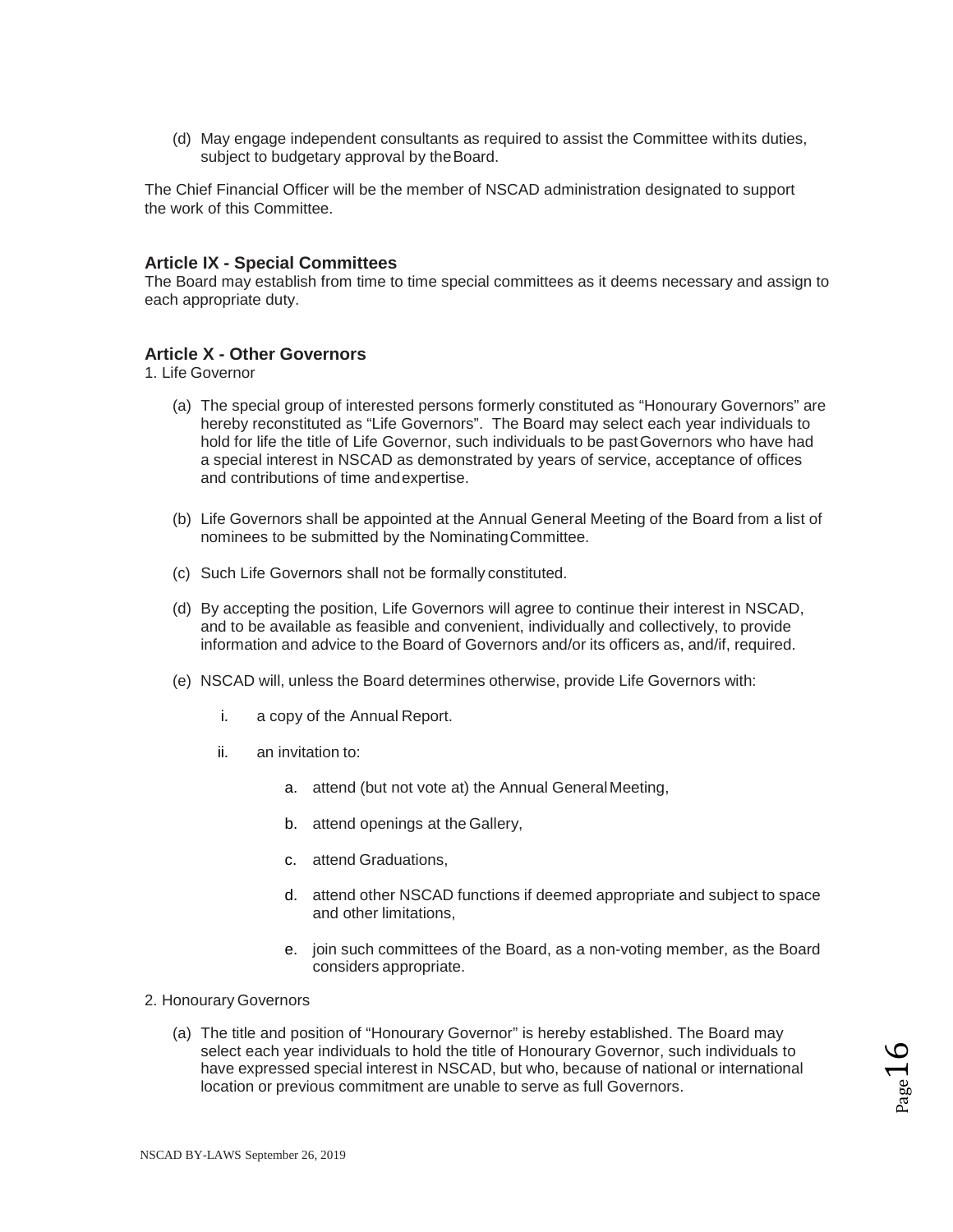- (b) Honourary Governors shall be appointed from time to time for a five-year term, with the right to successive appointments, from a list of nominees to be submitted by the Nominating Committee.
- (c) Such "Honourary Governors" shall not be formally constituted.
- (d) By accepting the position, Honourary Governors will agree to continue their special interest in NSCAD, and to be available as feasible and convenient to provide service and advice to the Board of Governors and/or the Officers of NSCAD as, /and if, required.
- (e) NSCAD will provide, unless the Board determines otherwise, such Honourary Governors with:<br>i.
	- a copy of the Annual Report.
	- ii. an invitation, when available, to NSCAD functions including, but not limited to:
		- a. attend (but not vote at) the Annual Generalmeeting,
		- b. attend scheduled or special Board meetings,
		- c. attend openings at the Gallery,
		- d. attend Graduations,
		- e. attend other NSCAD functions if deemed appropriate and subject to space and other limitation.
- 3. Life Fellow
	- (a) The title and position of "Life Fellow" is hereby established. The Honorary Degree Committee may select each year individuals to hold for life the title of "Life Fellow", such individuals who as faculty, alumni or practitioners, have made a significant, long term contribution to the art or cultural world.

### **Article XI - General Procedures**

- 1. At all meetings of the Board and at all meetings of Committees the respective Chair may request the attendance of the Vice-President (Academic & Research), Vice-President (Finance & Administration), and the Dean, who may have special knowledge of subjects to be discussed.
- 2. The Chair of the Board may attend any or all Committee meetings. The President of the NSCAD may attend any or all Committee meetings. The Chair of the Board and the President, when in attendance at Committee Meetings, shall have full voting privileges and count towards quorum.
- 3. The Chair of each Committee shall give notice of all meetings of his/her respective Committee to the Chair of the Board, or in his/her absence to the Vice-Chair of the Board and to the President of the NSCAD, at the same time as the notice and with the same material as being sent to the respective Committee members.
- 4. As soon as feasible after every Committee meeting, the Chair shall submit a report in writing to the Chair of the Board, or in his/her absence to the Vice-Chair, and to the President.
- 5. The Officers shall submit to the Board within two weeks a report in writing for each Officers meeting held. (or remove altogether – no executive inplace)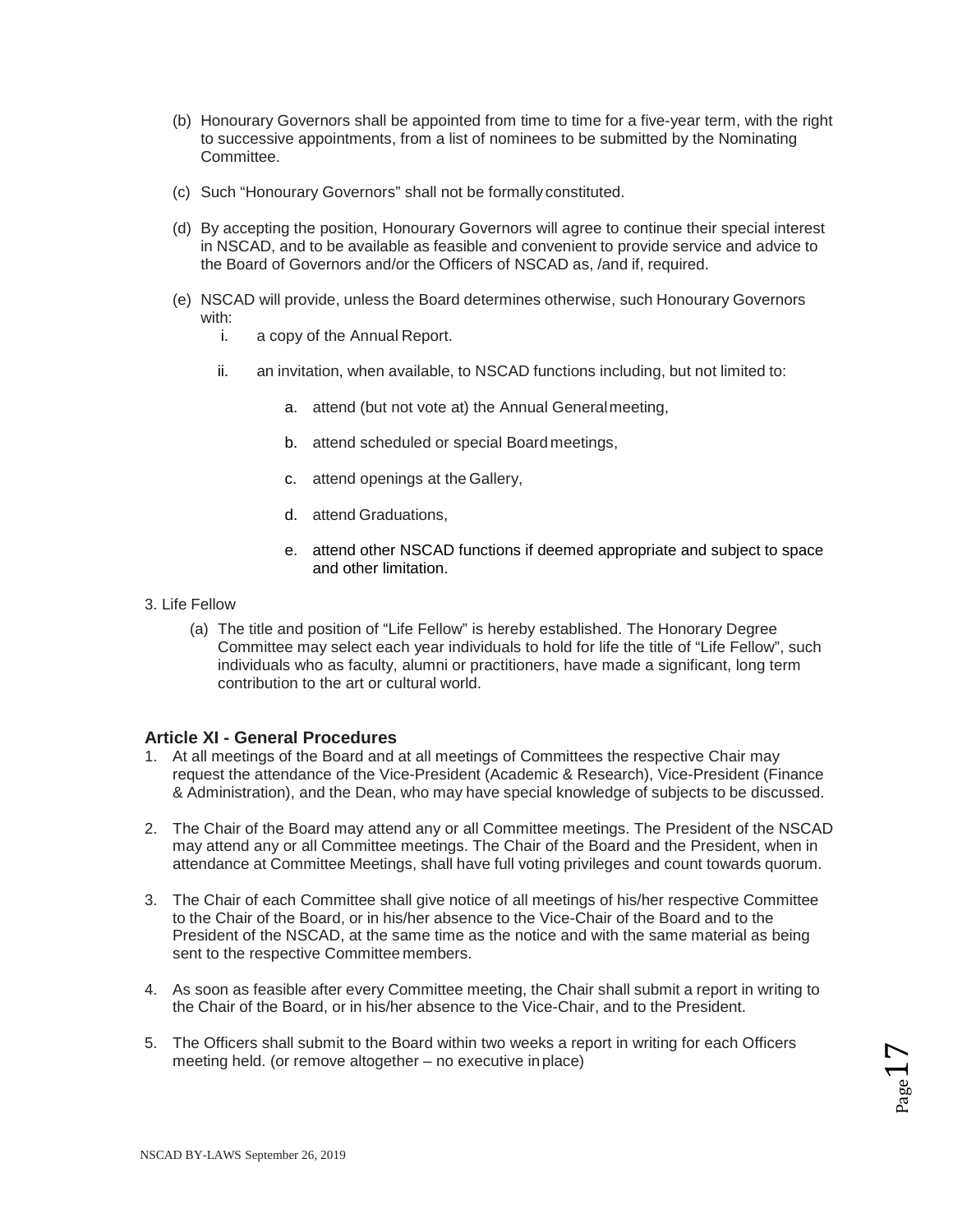# **Article XII - Appointment of Governors to the Board by the Board**

When a Governor who was appointed in accordance with Section 5 (2) (g) of the Act, resigns or dies before the end of his/her appointment period as Governor, the Nominating Committee shall meet to consider nominations for such vacancy, and shall present in nomination to the Board at the second meeting of the Board following such vacancy, or if the second meeting be within less than two months then at the third meeting following such vacancy, a nomination for appointment to fill such vacancy; and the Board shall thereupon at such meeting appoint the said nominee or refer the matter back to the Nominating Committee for an alternative nomination.

Governor in Council appointments shall take effect on the date the Order in Council is issued.

# **Article XIII - Duties of Officers**

- (a) The Chair shall:
	- i. preside at meetings of the Board;
	- ii. sign with one other officer on behalf of the Board, all leases, deeds, mortgages and contracts, and any other documents which require NSCAD seal; and
	- iii. perform such other duties as ordinarily pertain to the office.
- (b) The Vice-Chair shall:
	- i. preside at meetings of the Board;
	- ii. if the Chair is not available for signing, sign with one other officer on behalf of the Board all leases, deeds, mortgages and other contracts, and any other documents which require the NSCAD seal; and
	- iii. perform such other duties as ordinarily pertain to theoffice.
- (c) The Secretary shall:
	- i. send out notices of meetings at least seven (7) clear days before themeeting;
	- ii. keep minutes of each meeting;
	- iii. attend to correspondence; and
	- iv. perform such other duties as ordinarily pertain to theoffice.
- (d) The Treasurer shall:
	- i. have and exercise oversight over all financial matters ofNSCAD;
	- ii. have charge of the finances to the extent authorized by the Financial & Physical Resources Committee and the Board; and
	- iii. perform such other duties as ordinarily pertain to the office.
- (e) The Honorary Counsel shall:
	- i. advise the Board, the Governance & Human Resources Committee and the Officers on legal questions as they may arise, and as to need or desirability to refer specific matters to outside counsel.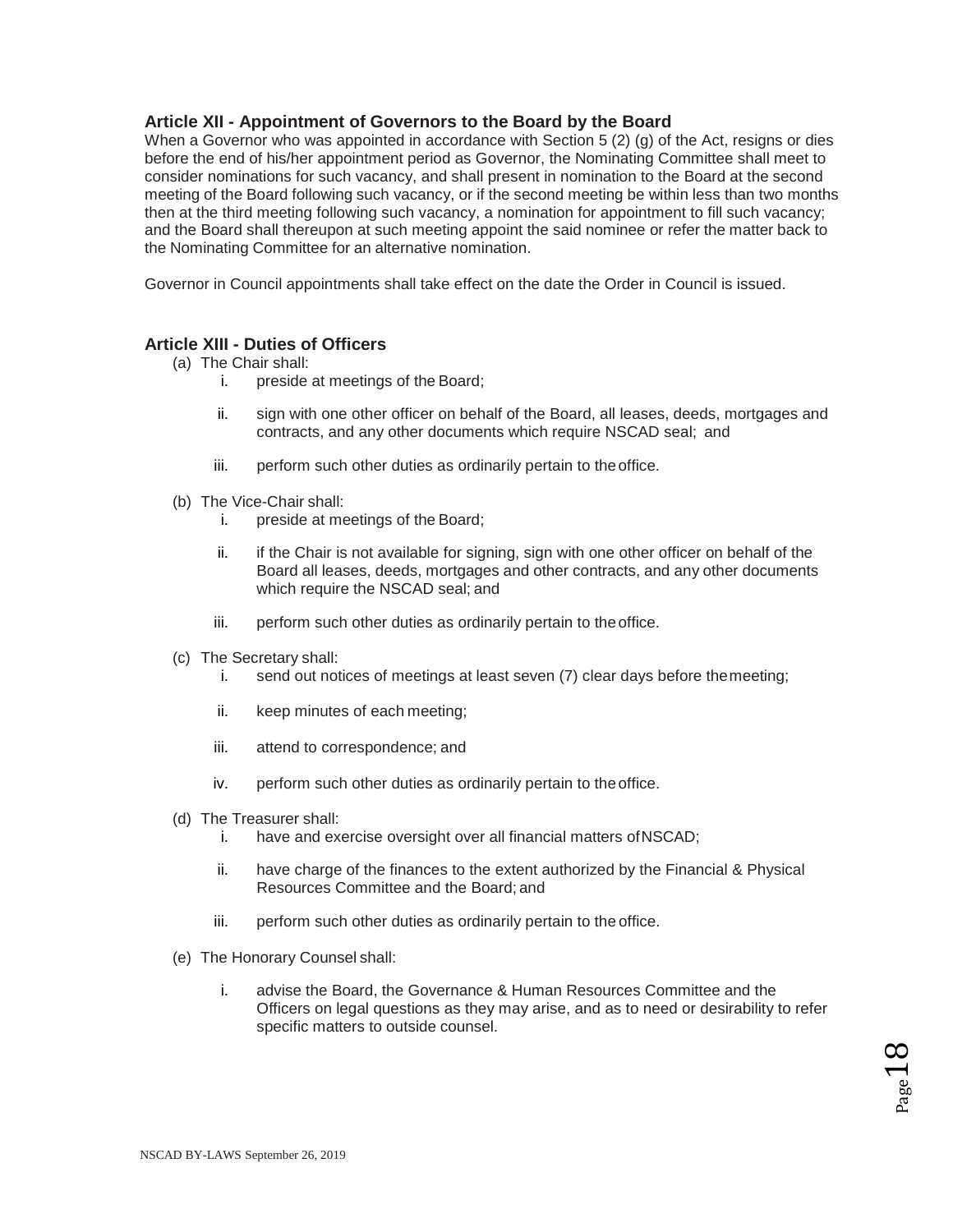### **Article XIV - Voting**

- (a) Members, including Chairs of the Board, of Committees, may vote on a question before such bodies.
- (b) When a vote is tied, the Chair shall cast the deciding vote.
- (c) In exceptional cases, or in cases where only minor items are being considered,materials may be circulated by e-mail for discussion and approval. A member may request afull meeting to discuss any material circulated by email before such a vote for approval is taken.
- (d) A vote by written resolution (through email voting) may be called if required in order to deal with a matter outside of a regularly scheduled Board meeting, at the determination of the Chair of either the Board or any of the respective Committees. The e-mail address that will be used is the one provided by the Board members and updated regularly. The regulations for e-mail votes of the Board of Governors are as follows:
	- i. Decision by e-mail votes shall require an eighty percent (80%) return ofresponses and a two thirds (66.6%) majority of those voting.
	- ii. Three business days from date of e-mailing shall be allowed to complete the poll, from date of notification by e-mail.
	- iii. Decisions taken by the Board of Governors by e-mail are deemed approved and will be announced by e-mail and documented by the University Secretary in the official record of the Board of Governors.
	- iv. Committee decisions by e-mail will be recommended to the Board of Governors for approval at its next meeting.

A resolution approved by electronic mail ballot permitted by the Chair of the committee and passed by a majority of the committee members shall have the same force and effect as if passed at a regularly constituted meeting.

#### **Article XV – Decisions**

Except as otherwise provided, the Board and its Committees shall make decisions by a majority of the members present.

#### **Article XVI - Powers and Functions of the President**

The President, as the chief administrative and academic officer of NSCAD, shall supervise and direct the academic and administrative work of NSCAD, the Faculty, administrative staff and persons employed by NSCAD, and shall exercise such authority and perform such duties as are from time to time assigned to the President by the Board.

Without restricting the generality of the foregoing the President shall:

- (a) make recommendations to the Board respecting appointment to, promotions in,and removals from the Faculty and the administrative staff of NSCAD; and
- (b) report in writing to the Board at every meeting of the Board upon the state of NSCAD;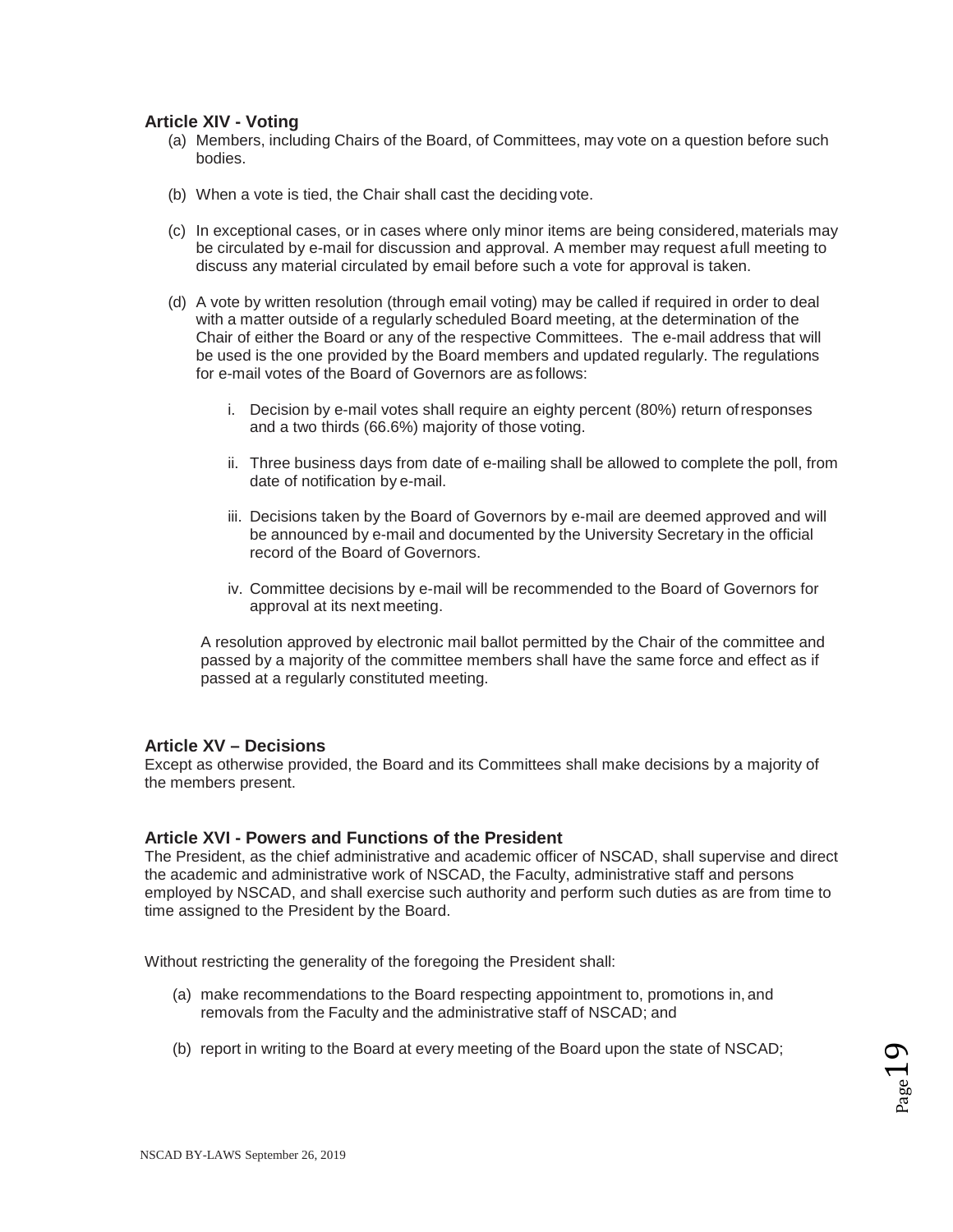### **Article XVII - Powers and Functions of the Members of Academic Senate**

The Senate of NSCAD may meet as a body and the body shall have the following powers and functions:

- (a) to recommend to the President programs of study leading to such degrees,diplomas, and certificates or other recognitions as may be awarded byNSCAD;
- (b) to recommend to the President such regulations and provisions for the guidance of students and the members of NSCAD as may be appropriate to carry out the teaching functions and to support the programs of study offered by NSCAD;
- (c) to call to the attention of the President any problems or other matters requiring consideration in the interest of NSCAD; and to recommend any actions, proposals or policies which, in its judgment, may be expected to further the purposes of NSCAD;
- (d) The President will convey these recommendations and concerns to the Board.

### **Article XVIII - The Awarding of Degrees, Diplomas and Certificates**

- (a) The Board of Governors shall establish the general areas of teaching and study that may be undertaken at NSCAD and shall designate the degrees, diplomas, certificates and any other awards given in recognition of successful work in these various areas ofstudy.
- (b) The Chair of the Board, the Secretary of the Board, and the President of NSCAD, or any two of them on behalf of the Board of Governors, shall issue or cause to be issued such degrees, diplomas, certificates and other recognitions upon determination by Senate that the respective students have met the qualifications prescribed by the Board for the award of such recognition.
- (c) The Board of Governors, in consultation with Senate, may grant or confer honorary degrees, at its discretion.

### **Article XIX - Order and Procedure**

When a question of order or procedure arises, Parliamentary Rules accepted in Canada (Robert's Rules of Order, latest edition) shall be the authority.

#### **Article XX - Amendment of the By-Laws**

If a Governor gives notice of motion to amend the By-Laws and sets forth the motion to amend at a meeting of the Board, the Board may amend the By-Laws at a subsequent meeting by a vote of twelve of the members of the Board in favour of the amendment.

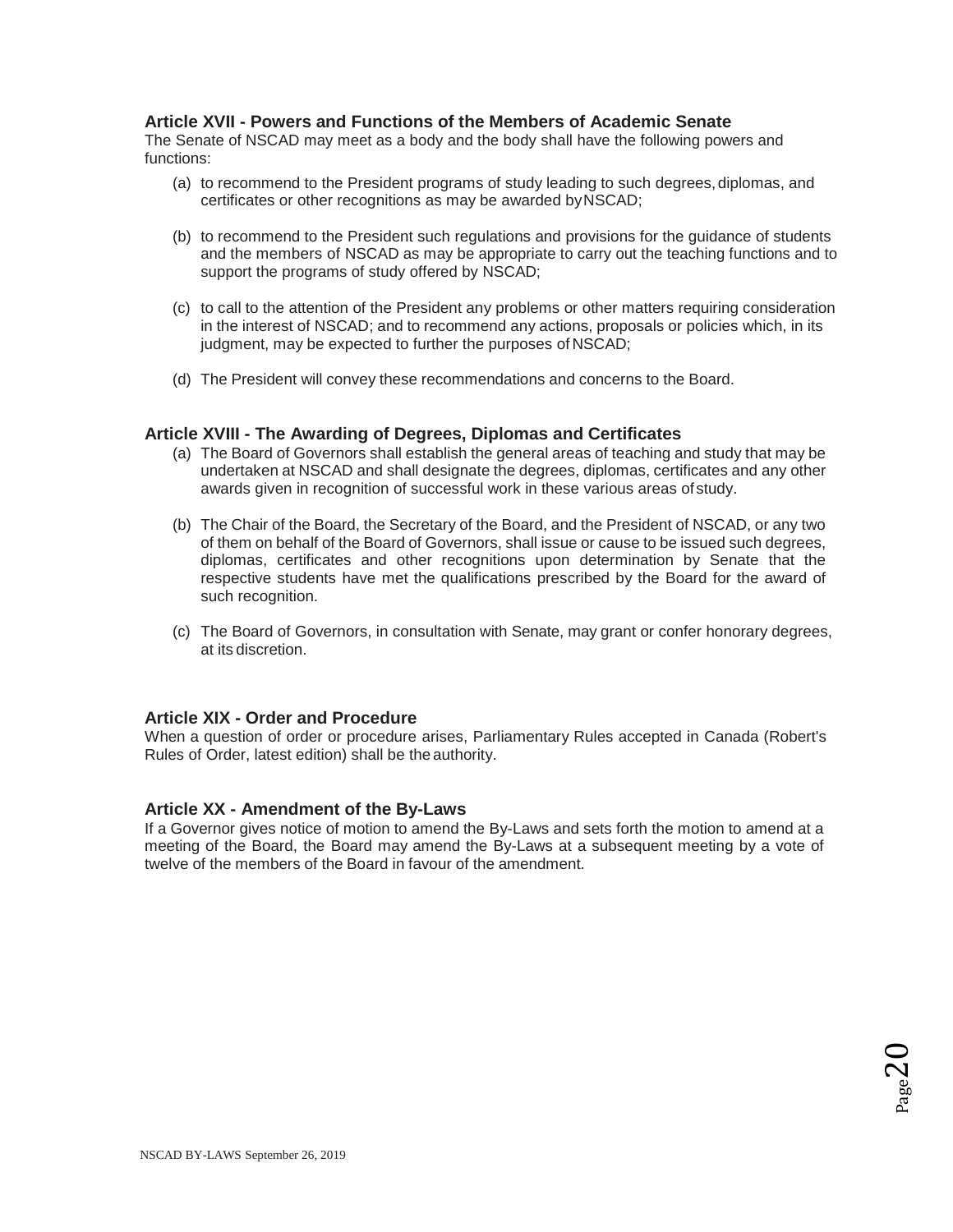# **APPENDIX A**

Passed by resolution of the Board of Governors on January 23, 1998

**PURPOSE:** The purpose of this by-law is to determine and clarify the role and responsibility of Academic Senate in the academic governance of NSCAD.

Note: in 2013, the Powers and Functions of the President, and the Powers and Functions of the Members of the Faculty Council were enshrined in the current By-Laws. The remaining appendix items are herein retained. In recognition of the reform of Faculty Council by its members in consultation with the Board of Governors into an Academic Senate, the By-Laws are herein revised to reflect this change in academic governance.

### **BACKGROUND:**

- 1. By s. 5 of the Nova Scotia College of Art and Design Act, the government,control, management and powers of NSCAD are vested in theBoard.
- 2. By s. 7, the Board may appoint Faculty members and determine the duties of each member.
- 3. By s. 9(1), the Board may make by-laws determining the duties and functions of theFaculty.
- 4. The current by-laws, adopted February 4, 1993, deal with academic matters as follows:

#### **FRAMEWORK FOR ACADEMICGOVERNANCE**

- 5. The assignment of responsibility to Academic Senate set out below is made with the understanding that academic governance involves interests, issues and responsibilities so diverse as to make it advisable for the Board to seek the involvement of persons representing a broad array of insights and wisdom throughout NSCAD.
- 6. While the Board is ultimately responsible for all matters of control and management of NSCAD, including academic governance, it recognizes that the particular knowledge, experience and sensitivity of Faculty members makes Academic Senate most appropriate to deal with and be responsible for those aspects of academic governance set out below, and that in order to achieve optimal academic governance at NSCAD by working together, this by-law is passed.

#### **ACADEMIC GOVERNANCE PROCEDURES**

- 1. Meetings of all Senate committees will be open to the NSCAD community with the exception of meetings or the portions of meetings limited to the business of reviewing the status of individual students or Faculty members, and with the exception of meetings which a Senate committee unanimously agrees to be held in private.
- 2. Appropriate notice of all meetings will be given.
- 3. Assignment of responsibility to the Senate is made with the further understanding that:
	- i. The Board of Governors will seek Senate reports, recommendations, and advice through the office of the President. The President shall receive on behalf of the Board, reports, recommendations and advice produced by the Senate carries out its responsibilities.
	- ii. The President as the chief academic officer appointed by the Board to administer NSCAD, shall serve ex officio on standing Senate committees, but shall not vote.

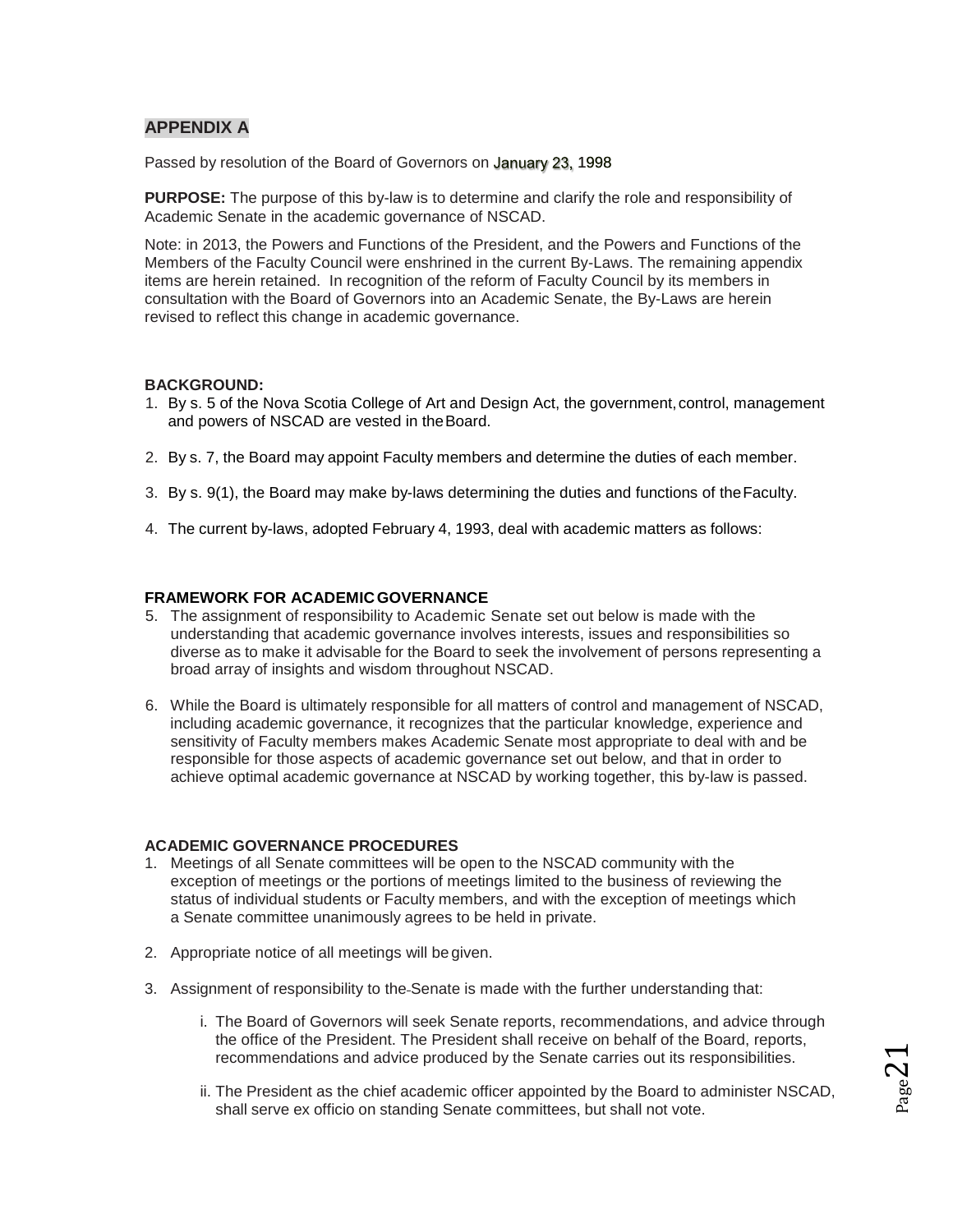- iii.Academic administrators shall be included in Senate governance structure. Apart from the President, all academic administrators with faculty appointments shall be voting members of the Senate. There shall be at least one academic administrator with a faculty appointment who is a voting member on all standing Senate committees charged with academic program matters.
- 4. Professional librarians shall be voting members of the Senate.
- 5. Students shall have representation on Senate standing committees.
- 6. In establishing governance structures to exercise the responsibilities given to it, the Senate shall ensure that standing committees include elected representation of diverse program interests within NSCAD. Standing committees shall also include appropriate representation of academic administrators responsible for diverse program interests.
- 7. Senate governance procedures shall assure timely exercise of assigned responsibilities.

### **ASSIGNMENT OF RESPONSIBILITY**

The Board hereby assigns the following responsibilities to the Senate:

- (a) Matters where the knowledge and competence of the Senate allow it to act on behalf of, and report to, the Board, consistent with clearly articulate Board policy:
	- i. Electing Faculty members to the Board of Governors and other bodies as required;
	- ii. Setting the Academic Calendar;
	- iii. Establishing specific degree requirements;
	- iv. Approving new courses and coursechanges;
	- v. Setting admission standards and regulations;
	- vi. Setting policy and standards for credit transfer and advancedstanding;
	- vii. Setting and monitoring policy and standards for student performance and evaluation;
	- viii. Establishing student academic discipline and appeal policy andstandards;
	- ix. Establishing required academic program review policy and procedures;
	- x. Regulations governing the above.
- (b) Matters where the Board shall seek the recommendation of Senate. While the Board might not accept Senate commendations, the Board shall consider <sub>Senate</sub> commendations with respect to:
	- i. Introducing or terminating academic programs;
	- ii. Setting general NSCAD requirements for degrees, majors andminors;
	- iii. Setting priorities for allocation of academic resources, including finances and space;
	- iv. Recommending Honourary degree recipients and graduation speakers.